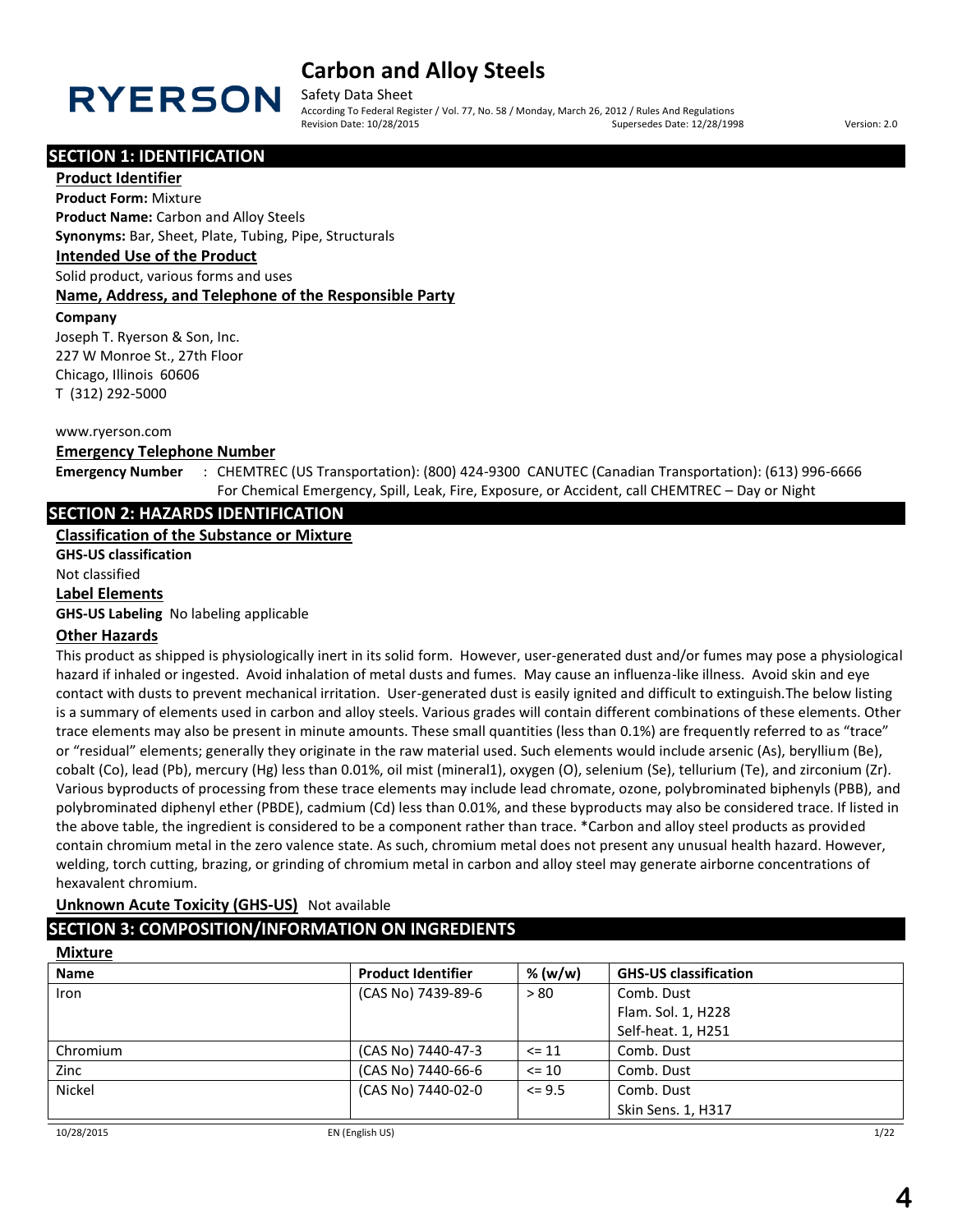Safety Data Sheet

| <b>STOT RE 1, H372</b><br>Aquatic Chronic 3, H412<br>Carbon<br>$\le$ 5.5<br>Comb. Dust<br>(CAS No) 7440-44-0<br>$\leq$ 5<br>Molybdenum<br>(CAS No) 7439-98-7<br>Comb. Dust<br>Silicon<br>(CAS No) 7440-21-3<br>$\leq 4$<br>Comb. Dust<br>$\leq$ = 3<br>(CAS No) 7439-96-5<br>Comb. Dust<br>Manganese<br>(CAS No) 7440-50-8<br>$\le$ 2.5<br>Comb. Dust<br>Copper<br>Aquatic Acute 1, H400<br>Aquatic Chronic 3, H412<br>(CAS No) 7429-90-5<br>$\leq$ 2<br>Comb. Dust<br>Aluminum<br>Flam. Sol. 1, H228<br>Water-react. 2, H261<br>Sulfur<br>(CAS No) 7704-34-9<br>$\leq$ 2<br>Comb. Dust<br>Skin Irrit. 2, H315<br>Aquatic Acute 3, H402<br>Bismuth<br>Not classified<br>(CAS No) 7440-69-9<br>$\le$ 1.5<br>(CAS No) 7440-32-6<br>Comb. Dust<br>Titanium<br>$\leq$ 1<br>Flam. Sol. 1, H228<br>Vanadium<br>(CAS No) 7440-62-2<br>$\leq$ 1<br>Comb. Dust<br>Comb. Dust<br>(CAS No) 7440-33-7<br>Tungsten<br>$= 0.9$<br>Flam. Sol. 1, H228<br>Self-heat. 2, H252<br>(CAS No) 7440-36-0<br>Antimony<br>$= 0.9$<br>Comb. Dust<br>Acute Tox. 3 (Oral), H301<br>Carc. 2, H351<br>Aquatic Chronic 3, H412<br>(CAS No) 7440-42-8<br>$= 0.9$<br>Comb. Dust<br>Boron<br>Calcium<br>(CAS No) 7440-70-2<br>$\leq 0.9$<br>Water-react. 2, H261<br>Tin<br>(CAS No) 7440-31-5<br>$\leq 0.9$<br>Comb. Dust<br>Niobium<br>(CAS No) 7440-03-1<br>$= 0.9$<br>Comb. Dust<br>Flam. Sol. 1, H228<br>(CAS No) 7727-37-9<br>Simple Asphy, H380<br>$= 0.9$<br>Nitrogen<br>Compressed gas, H280<br>Acute Tox. 1 (Oral), H300<br>(CAS No) 7723-14-0<br>Phosphorus elemental<br>$\leq 0.9$<br>Acute Tox. 2 (Dermal), H310<br>Acute Tox. 4 (Inhalation:dust, mist), H332<br>Aquatic Acute 3, H402<br>Flam. Sol. 1, H228<br>Aquatic Chronic 3, H412<br>(CAS No) 7439-95-4<br>$= 0.9$<br>Comb. Dust<br>Magnesium<br>Flam. Sol. 1, H228<br>Self-heat. 1, H251<br>Water-react. 2, H261<br>(CAS No) 7782-49-2<br>$= 0.9$<br>Selenium<br>Acute Tox. 3 (Oral), H301<br>Acute Tox. 3 (Inhalation:dust, mist), H331<br><b>STOT RE 2, H373</b><br>Aquatic Chronic 4, H413<br>$= 0.5$<br>Comb. Dust<br>Tellurium<br>(CAS No) 13494-80-9<br>Acute Tox. 3 (Oral), H301<br>Acute Tox. 4 (Inhalation:dust, mist), H332<br>Skin Sens. 1B, H317<br>Repr. 1B, H360 |  | Carc. 2, H351 |
|-------------------------------------------------------------------------------------------------------------------------------------------------------------------------------------------------------------------------------------------------------------------------------------------------------------------------------------------------------------------------------------------------------------------------------------------------------------------------------------------------------------------------------------------------------------------------------------------------------------------------------------------------------------------------------------------------------------------------------------------------------------------------------------------------------------------------------------------------------------------------------------------------------------------------------------------------------------------------------------------------------------------------------------------------------------------------------------------------------------------------------------------------------------------------------------------------------------------------------------------------------------------------------------------------------------------------------------------------------------------------------------------------------------------------------------------------------------------------------------------------------------------------------------------------------------------------------------------------------------------------------------------------------------------------------------------------------------------------------------------------------------------------------------------------------------------------------------------------------------------------------------------------------------------------------------------------------------------------------------------------------------------------------------------------------------------------------------------------------------------------------------------------------------------------------------------------------------------|--|---------------|
|                                                                                                                                                                                                                                                                                                                                                                                                                                                                                                                                                                                                                                                                                                                                                                                                                                                                                                                                                                                                                                                                                                                                                                                                                                                                                                                                                                                                                                                                                                                                                                                                                                                                                                                                                                                                                                                                                                                                                                                                                                                                                                                                                                                                                   |  |               |
|                                                                                                                                                                                                                                                                                                                                                                                                                                                                                                                                                                                                                                                                                                                                                                                                                                                                                                                                                                                                                                                                                                                                                                                                                                                                                                                                                                                                                                                                                                                                                                                                                                                                                                                                                                                                                                                                                                                                                                                                                                                                                                                                                                                                                   |  |               |
|                                                                                                                                                                                                                                                                                                                                                                                                                                                                                                                                                                                                                                                                                                                                                                                                                                                                                                                                                                                                                                                                                                                                                                                                                                                                                                                                                                                                                                                                                                                                                                                                                                                                                                                                                                                                                                                                                                                                                                                                                                                                                                                                                                                                                   |  |               |
|                                                                                                                                                                                                                                                                                                                                                                                                                                                                                                                                                                                                                                                                                                                                                                                                                                                                                                                                                                                                                                                                                                                                                                                                                                                                                                                                                                                                                                                                                                                                                                                                                                                                                                                                                                                                                                                                                                                                                                                                                                                                                                                                                                                                                   |  |               |
|                                                                                                                                                                                                                                                                                                                                                                                                                                                                                                                                                                                                                                                                                                                                                                                                                                                                                                                                                                                                                                                                                                                                                                                                                                                                                                                                                                                                                                                                                                                                                                                                                                                                                                                                                                                                                                                                                                                                                                                                                                                                                                                                                                                                                   |  |               |
|                                                                                                                                                                                                                                                                                                                                                                                                                                                                                                                                                                                                                                                                                                                                                                                                                                                                                                                                                                                                                                                                                                                                                                                                                                                                                                                                                                                                                                                                                                                                                                                                                                                                                                                                                                                                                                                                                                                                                                                                                                                                                                                                                                                                                   |  |               |
|                                                                                                                                                                                                                                                                                                                                                                                                                                                                                                                                                                                                                                                                                                                                                                                                                                                                                                                                                                                                                                                                                                                                                                                                                                                                                                                                                                                                                                                                                                                                                                                                                                                                                                                                                                                                                                                                                                                                                                                                                                                                                                                                                                                                                   |  |               |
|                                                                                                                                                                                                                                                                                                                                                                                                                                                                                                                                                                                                                                                                                                                                                                                                                                                                                                                                                                                                                                                                                                                                                                                                                                                                                                                                                                                                                                                                                                                                                                                                                                                                                                                                                                                                                                                                                                                                                                                                                                                                                                                                                                                                                   |  |               |
|                                                                                                                                                                                                                                                                                                                                                                                                                                                                                                                                                                                                                                                                                                                                                                                                                                                                                                                                                                                                                                                                                                                                                                                                                                                                                                                                                                                                                                                                                                                                                                                                                                                                                                                                                                                                                                                                                                                                                                                                                                                                                                                                                                                                                   |  |               |
|                                                                                                                                                                                                                                                                                                                                                                                                                                                                                                                                                                                                                                                                                                                                                                                                                                                                                                                                                                                                                                                                                                                                                                                                                                                                                                                                                                                                                                                                                                                                                                                                                                                                                                                                                                                                                                                                                                                                                                                                                                                                                                                                                                                                                   |  |               |
|                                                                                                                                                                                                                                                                                                                                                                                                                                                                                                                                                                                                                                                                                                                                                                                                                                                                                                                                                                                                                                                                                                                                                                                                                                                                                                                                                                                                                                                                                                                                                                                                                                                                                                                                                                                                                                                                                                                                                                                                                                                                                                                                                                                                                   |  |               |
|                                                                                                                                                                                                                                                                                                                                                                                                                                                                                                                                                                                                                                                                                                                                                                                                                                                                                                                                                                                                                                                                                                                                                                                                                                                                                                                                                                                                                                                                                                                                                                                                                                                                                                                                                                                                                                                                                                                                                                                                                                                                                                                                                                                                                   |  |               |
|                                                                                                                                                                                                                                                                                                                                                                                                                                                                                                                                                                                                                                                                                                                                                                                                                                                                                                                                                                                                                                                                                                                                                                                                                                                                                                                                                                                                                                                                                                                                                                                                                                                                                                                                                                                                                                                                                                                                                                                                                                                                                                                                                                                                                   |  |               |
|                                                                                                                                                                                                                                                                                                                                                                                                                                                                                                                                                                                                                                                                                                                                                                                                                                                                                                                                                                                                                                                                                                                                                                                                                                                                                                                                                                                                                                                                                                                                                                                                                                                                                                                                                                                                                                                                                                                                                                                                                                                                                                                                                                                                                   |  |               |
|                                                                                                                                                                                                                                                                                                                                                                                                                                                                                                                                                                                                                                                                                                                                                                                                                                                                                                                                                                                                                                                                                                                                                                                                                                                                                                                                                                                                                                                                                                                                                                                                                                                                                                                                                                                                                                                                                                                                                                                                                                                                                                                                                                                                                   |  |               |
|                                                                                                                                                                                                                                                                                                                                                                                                                                                                                                                                                                                                                                                                                                                                                                                                                                                                                                                                                                                                                                                                                                                                                                                                                                                                                                                                                                                                                                                                                                                                                                                                                                                                                                                                                                                                                                                                                                                                                                                                                                                                                                                                                                                                                   |  |               |
|                                                                                                                                                                                                                                                                                                                                                                                                                                                                                                                                                                                                                                                                                                                                                                                                                                                                                                                                                                                                                                                                                                                                                                                                                                                                                                                                                                                                                                                                                                                                                                                                                                                                                                                                                                                                                                                                                                                                                                                                                                                                                                                                                                                                                   |  |               |
|                                                                                                                                                                                                                                                                                                                                                                                                                                                                                                                                                                                                                                                                                                                                                                                                                                                                                                                                                                                                                                                                                                                                                                                                                                                                                                                                                                                                                                                                                                                                                                                                                                                                                                                                                                                                                                                                                                                                                                                                                                                                                                                                                                                                                   |  |               |
|                                                                                                                                                                                                                                                                                                                                                                                                                                                                                                                                                                                                                                                                                                                                                                                                                                                                                                                                                                                                                                                                                                                                                                                                                                                                                                                                                                                                                                                                                                                                                                                                                                                                                                                                                                                                                                                                                                                                                                                                                                                                                                                                                                                                                   |  |               |
|                                                                                                                                                                                                                                                                                                                                                                                                                                                                                                                                                                                                                                                                                                                                                                                                                                                                                                                                                                                                                                                                                                                                                                                                                                                                                                                                                                                                                                                                                                                                                                                                                                                                                                                                                                                                                                                                                                                                                                                                                                                                                                                                                                                                                   |  |               |
|                                                                                                                                                                                                                                                                                                                                                                                                                                                                                                                                                                                                                                                                                                                                                                                                                                                                                                                                                                                                                                                                                                                                                                                                                                                                                                                                                                                                                                                                                                                                                                                                                                                                                                                                                                                                                                                                                                                                                                                                                                                                                                                                                                                                                   |  |               |
|                                                                                                                                                                                                                                                                                                                                                                                                                                                                                                                                                                                                                                                                                                                                                                                                                                                                                                                                                                                                                                                                                                                                                                                                                                                                                                                                                                                                                                                                                                                                                                                                                                                                                                                                                                                                                                                                                                                                                                                                                                                                                                                                                                                                                   |  |               |
|                                                                                                                                                                                                                                                                                                                                                                                                                                                                                                                                                                                                                                                                                                                                                                                                                                                                                                                                                                                                                                                                                                                                                                                                                                                                                                                                                                                                                                                                                                                                                                                                                                                                                                                                                                                                                                                                                                                                                                                                                                                                                                                                                                                                                   |  |               |
|                                                                                                                                                                                                                                                                                                                                                                                                                                                                                                                                                                                                                                                                                                                                                                                                                                                                                                                                                                                                                                                                                                                                                                                                                                                                                                                                                                                                                                                                                                                                                                                                                                                                                                                                                                                                                                                                                                                                                                                                                                                                                                                                                                                                                   |  |               |
|                                                                                                                                                                                                                                                                                                                                                                                                                                                                                                                                                                                                                                                                                                                                                                                                                                                                                                                                                                                                                                                                                                                                                                                                                                                                                                                                                                                                                                                                                                                                                                                                                                                                                                                                                                                                                                                                                                                                                                                                                                                                                                                                                                                                                   |  |               |
|                                                                                                                                                                                                                                                                                                                                                                                                                                                                                                                                                                                                                                                                                                                                                                                                                                                                                                                                                                                                                                                                                                                                                                                                                                                                                                                                                                                                                                                                                                                                                                                                                                                                                                                                                                                                                                                                                                                                                                                                                                                                                                                                                                                                                   |  |               |
|                                                                                                                                                                                                                                                                                                                                                                                                                                                                                                                                                                                                                                                                                                                                                                                                                                                                                                                                                                                                                                                                                                                                                                                                                                                                                                                                                                                                                                                                                                                                                                                                                                                                                                                                                                                                                                                                                                                                                                                                                                                                                                                                                                                                                   |  |               |
|                                                                                                                                                                                                                                                                                                                                                                                                                                                                                                                                                                                                                                                                                                                                                                                                                                                                                                                                                                                                                                                                                                                                                                                                                                                                                                                                                                                                                                                                                                                                                                                                                                                                                                                                                                                                                                                                                                                                                                                                                                                                                                                                                                                                                   |  |               |
|                                                                                                                                                                                                                                                                                                                                                                                                                                                                                                                                                                                                                                                                                                                                                                                                                                                                                                                                                                                                                                                                                                                                                                                                                                                                                                                                                                                                                                                                                                                                                                                                                                                                                                                                                                                                                                                                                                                                                                                                                                                                                                                                                                                                                   |  |               |
|                                                                                                                                                                                                                                                                                                                                                                                                                                                                                                                                                                                                                                                                                                                                                                                                                                                                                                                                                                                                                                                                                                                                                                                                                                                                                                                                                                                                                                                                                                                                                                                                                                                                                                                                                                                                                                                                                                                                                                                                                                                                                                                                                                                                                   |  |               |
|                                                                                                                                                                                                                                                                                                                                                                                                                                                                                                                                                                                                                                                                                                                                                                                                                                                                                                                                                                                                                                                                                                                                                                                                                                                                                                                                                                                                                                                                                                                                                                                                                                                                                                                                                                                                                                                                                                                                                                                                                                                                                                                                                                                                                   |  |               |
|                                                                                                                                                                                                                                                                                                                                                                                                                                                                                                                                                                                                                                                                                                                                                                                                                                                                                                                                                                                                                                                                                                                                                                                                                                                                                                                                                                                                                                                                                                                                                                                                                                                                                                                                                                                                                                                                                                                                                                                                                                                                                                                                                                                                                   |  |               |
|                                                                                                                                                                                                                                                                                                                                                                                                                                                                                                                                                                                                                                                                                                                                                                                                                                                                                                                                                                                                                                                                                                                                                                                                                                                                                                                                                                                                                                                                                                                                                                                                                                                                                                                                                                                                                                                                                                                                                                                                                                                                                                                                                                                                                   |  |               |
|                                                                                                                                                                                                                                                                                                                                                                                                                                                                                                                                                                                                                                                                                                                                                                                                                                                                                                                                                                                                                                                                                                                                                                                                                                                                                                                                                                                                                                                                                                                                                                                                                                                                                                                                                                                                                                                                                                                                                                                                                                                                                                                                                                                                                   |  |               |
|                                                                                                                                                                                                                                                                                                                                                                                                                                                                                                                                                                                                                                                                                                                                                                                                                                                                                                                                                                                                                                                                                                                                                                                                                                                                                                                                                                                                                                                                                                                                                                                                                                                                                                                                                                                                                                                                                                                                                                                                                                                                                                                                                                                                                   |  |               |
|                                                                                                                                                                                                                                                                                                                                                                                                                                                                                                                                                                                                                                                                                                                                                                                                                                                                                                                                                                                                                                                                                                                                                                                                                                                                                                                                                                                                                                                                                                                                                                                                                                                                                                                                                                                                                                                                                                                                                                                                                                                                                                                                                                                                                   |  |               |
|                                                                                                                                                                                                                                                                                                                                                                                                                                                                                                                                                                                                                                                                                                                                                                                                                                                                                                                                                                                                                                                                                                                                                                                                                                                                                                                                                                                                                                                                                                                                                                                                                                                                                                                                                                                                                                                                                                                                                                                                                                                                                                                                                                                                                   |  |               |
|                                                                                                                                                                                                                                                                                                                                                                                                                                                                                                                                                                                                                                                                                                                                                                                                                                                                                                                                                                                                                                                                                                                                                                                                                                                                                                                                                                                                                                                                                                                                                                                                                                                                                                                                                                                                                                                                                                                                                                                                                                                                                                                                                                                                                   |  |               |
|                                                                                                                                                                                                                                                                                                                                                                                                                                                                                                                                                                                                                                                                                                                                                                                                                                                                                                                                                                                                                                                                                                                                                                                                                                                                                                                                                                                                                                                                                                                                                                                                                                                                                                                                                                                                                                                                                                                                                                                                                                                                                                                                                                                                                   |  |               |
|                                                                                                                                                                                                                                                                                                                                                                                                                                                                                                                                                                                                                                                                                                                                                                                                                                                                                                                                                                                                                                                                                                                                                                                                                                                                                                                                                                                                                                                                                                                                                                                                                                                                                                                                                                                                                                                                                                                                                                                                                                                                                                                                                                                                                   |  |               |
|                                                                                                                                                                                                                                                                                                                                                                                                                                                                                                                                                                                                                                                                                                                                                                                                                                                                                                                                                                                                                                                                                                                                                                                                                                                                                                                                                                                                                                                                                                                                                                                                                                                                                                                                                                                                                                                                                                                                                                                                                                                                                                                                                                                                                   |  |               |
|                                                                                                                                                                                                                                                                                                                                                                                                                                                                                                                                                                                                                                                                                                                                                                                                                                                                                                                                                                                                                                                                                                                                                                                                                                                                                                                                                                                                                                                                                                                                                                                                                                                                                                                                                                                                                                                                                                                                                                                                                                                                                                                                                                                                                   |  |               |
|                                                                                                                                                                                                                                                                                                                                                                                                                                                                                                                                                                                                                                                                                                                                                                                                                                                                                                                                                                                                                                                                                                                                                                                                                                                                                                                                                                                                                                                                                                                                                                                                                                                                                                                                                                                                                                                                                                                                                                                                                                                                                                                                                                                                                   |  |               |
|                                                                                                                                                                                                                                                                                                                                                                                                                                                                                                                                                                                                                                                                                                                                                                                                                                                                                                                                                                                                                                                                                                                                                                                                                                                                                                                                                                                                                                                                                                                                                                                                                                                                                                                                                                                                                                                                                                                                                                                                                                                                                                                                                                                                                   |  |               |
|                                                                                                                                                                                                                                                                                                                                                                                                                                                                                                                                                                                                                                                                                                                                                                                                                                                                                                                                                                                                                                                                                                                                                                                                                                                                                                                                                                                                                                                                                                                                                                                                                                                                                                                                                                                                                                                                                                                                                                                                                                                                                                                                                                                                                   |  |               |
|                                                                                                                                                                                                                                                                                                                                                                                                                                                                                                                                                                                                                                                                                                                                                                                                                                                                                                                                                                                                                                                                                                                                                                                                                                                                                                                                                                                                                                                                                                                                                                                                                                                                                                                                                                                                                                                                                                                                                                                                                                                                                                                                                                                                                   |  |               |
|                                                                                                                                                                                                                                                                                                                                                                                                                                                                                                                                                                                                                                                                                                                                                                                                                                                                                                                                                                                                                                                                                                                                                                                                                                                                                                                                                                                                                                                                                                                                                                                                                                                                                                                                                                                                                                                                                                                                                                                                                                                                                                                                                                                                                   |  |               |
|                                                                                                                                                                                                                                                                                                                                                                                                                                                                                                                                                                                                                                                                                                                                                                                                                                                                                                                                                                                                                                                                                                                                                                                                                                                                                                                                                                                                                                                                                                                                                                                                                                                                                                                                                                                                                                                                                                                                                                                                                                                                                                                                                                                                                   |  |               |
|                                                                                                                                                                                                                                                                                                                                                                                                                                                                                                                                                                                                                                                                                                                                                                                                                                                                                                                                                                                                                                                                                                                                                                                                                                                                                                                                                                                                                                                                                                                                                                                                                                                                                                                                                                                                                                                                                                                                                                                                                                                                                                                                                                                                                   |  |               |
|                                                                                                                                                                                                                                                                                                                                                                                                                                                                                                                                                                                                                                                                                                                                                                                                                                                                                                                                                                                                                                                                                                                                                                                                                                                                                                                                                                                                                                                                                                                                                                                                                                                                                                                                                                                                                                                                                                                                                                                                                                                                                                                                                                                                                   |  |               |
|                                                                                                                                                                                                                                                                                                                                                                                                                                                                                                                                                                                                                                                                                                                                                                                                                                                                                                                                                                                                                                                                                                                                                                                                                                                                                                                                                                                                                                                                                                                                                                                                                                                                                                                                                                                                                                                                                                                                                                                                                                                                                                                                                                                                                   |  |               |
|                                                                                                                                                                                                                                                                                                                                                                                                                                                                                                                                                                                                                                                                                                                                                                                                                                                                                                                                                                                                                                                                                                                                                                                                                                                                                                                                                                                                                                                                                                                                                                                                                                                                                                                                                                                                                                                                                                                                                                                                                                                                                                                                                                                                                   |  |               |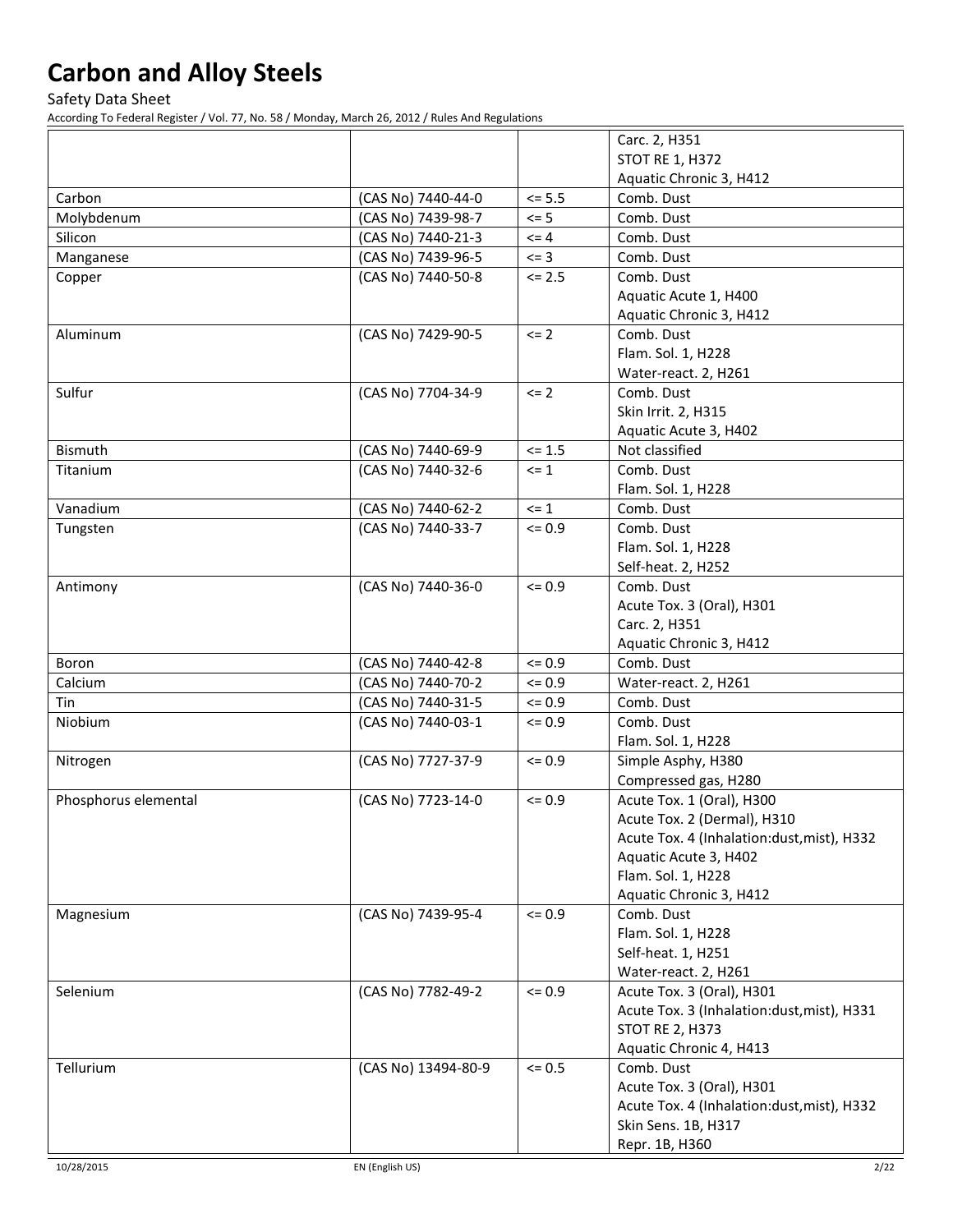#### Safety Data Sheet

According To Federal Register / Vol. 77, No. 58 / Monday, March 26, 2012 / Rules And Regulations

Aquatic Chronic 4, H413 Full text of H-phrases: see section 16

## **SECTION 4: FIRST AID MEASURES**

## **Description of First Aid Measures**

**General:** If injury occurs or if you feel unwell seek medical advice.

**Inhalation:** If inhaled, remove to fresh air and keep at rest in a position comfortable for breathing. Obtain medical attention if breathing difficulty persists.

**Skin Contact:** Cool skin rapidly with cold water after contact with molten product. Removal of solidified molten material from skin requires medical assistance. Remove contaminated clothing. Wash contaminated clothing before reuse. Obtain medical attention if irritation develops or persists.

**Eye Contact:** Immediately rinse with water for a prolonged period (at least 15 minutes) while holding the eyelids wide open. Remove contact lenses, if present and easy to do. Continue rinsing. Obtain medical attention if irritation develops or persists.

**Ingestion:** If swallowed, do not induce vomiting: seek medical advice immediately and show this container or label.

### **Most Important Symptoms and Effects Both Acute and Delayed**

**General:** Under normal conditions of use not expected to present a significant hazard. Under milling, or physical alteration metal dusts may be produced that cause irritation of the respiratory tract, skin, and may be harmful. Molten material may release toxic, and irritating fumes.

**Inhalation:** During processing, the most significant route of exposure is by the inhalation (breathing) of fumes. If fumes are inhaled, they can cause a condition commonly known as metal fume fever with symptoms which resemble influenza; Symptoms may be delayed 4-12 hours and begin with a sudden onset of thirst, and a sweet, metallic or foul taste in the mouth. Other symptoms may include upper respiratory tract irritation accompanied by coughing and a dryness of the mucous membranes, lassitude and a generalized feeling of malaise. Fever, chills, muscular pain, mild to severe headache, nausea, occasional vomiting, exaggerated mental activity, profuse sweating, excessive urination, diarrhea and prostration may also occur.

**Skin Contact:** Dust may cause irritation in skin folds or by contact in combination with tight clothing. Contact with hot, molten metal will cause thermal burns.

**Eye Contact:** Dust generated from material cutting may cause a slight irritation. Slivers may be generated, which could cause mechanical irritation or injure the eye. Dusts caused from milling and physical alteration will likely cause eye irritation. Fumes from thermal decomposition or molten material will likely be irritating to the eyes.

**Ingestion:** If large amounts are ingested: Gastrointestinal irritation.

**Chronic Symptoms:** In massive form, no hazard exists. If physically altered to present slivers, ribbons, dusts or fumes from molten material: Molten material may produce fumes that are toxic, or irritating, and may cause metal fume fever. When machined or physically altered material may produce dusts or ribbons that may be irritating or harmful. Chromium: Certain hexavalent chromium compounds have been demonstrated to be carcinogenic on the basis of epidemiological investigations on workers and experimental studies in animals. Increased incidences of respiratory cancer have been found in chromium (VI) workers.There is an increased incidence of lung cancer in industrial workers exposed to chromium (VI) compounds. Please refer to IARC volume 23 for a more detailed discussion. Nickel: May cause a form of dermatitis known as nickel itch and intestinal irritation, which may cause disorders, convulsions and asphyxia. . Inhalation of Nickel compounds has been shown in studies to provide an increased incidence of cancer of the nasal cavity, lung and possibly larynx in nickel refinery workers. Aluminum: Inhalation of finely divided aluminum powder may cause pulmonary fibrosis. Copper: Overexposure to fumes may cause metal fume fever (chills, muscle aches, nausea, fever, dry throat, cough, weakness, lassitude); metallic or sweet taste; discoloration of skin and hair. Tissue damage of mucous membranes may follow chronic dust exposure. Antimony: Exposure to antimony dusts and fume may result in irritation eyes, skin, nose, throat, mouth; cough; dizziness; headache; nausea, vomiting, diarrhea; stomach cramps; insomnia; anorexia; unable to smell properly. Inhalation of iron oxide fumes undergoing decomposition may cause irritation and flu-like symptoms, otherwise iron oxide is not hazardous. . Lead: Exposure can result in lassitude (weakness, exhaustion), insomnia; facial pallor; anorexia, weight loss, malnutrition; constipation, abdominal pain, colic; anemia; gingival lead line; tremor; encephalopathy; kidney disease; hypertension. Zinc: Prolonged exposure to high concentrations of zinc fumes may cause "zinc shakes", an involuntary twitching of the muscles. Otherwise, zinc is non-toxic.

### **Indication of Any Immediate Medical Attention and Special Treatment Needed**

If medical advice is needed, have product container or label at hand.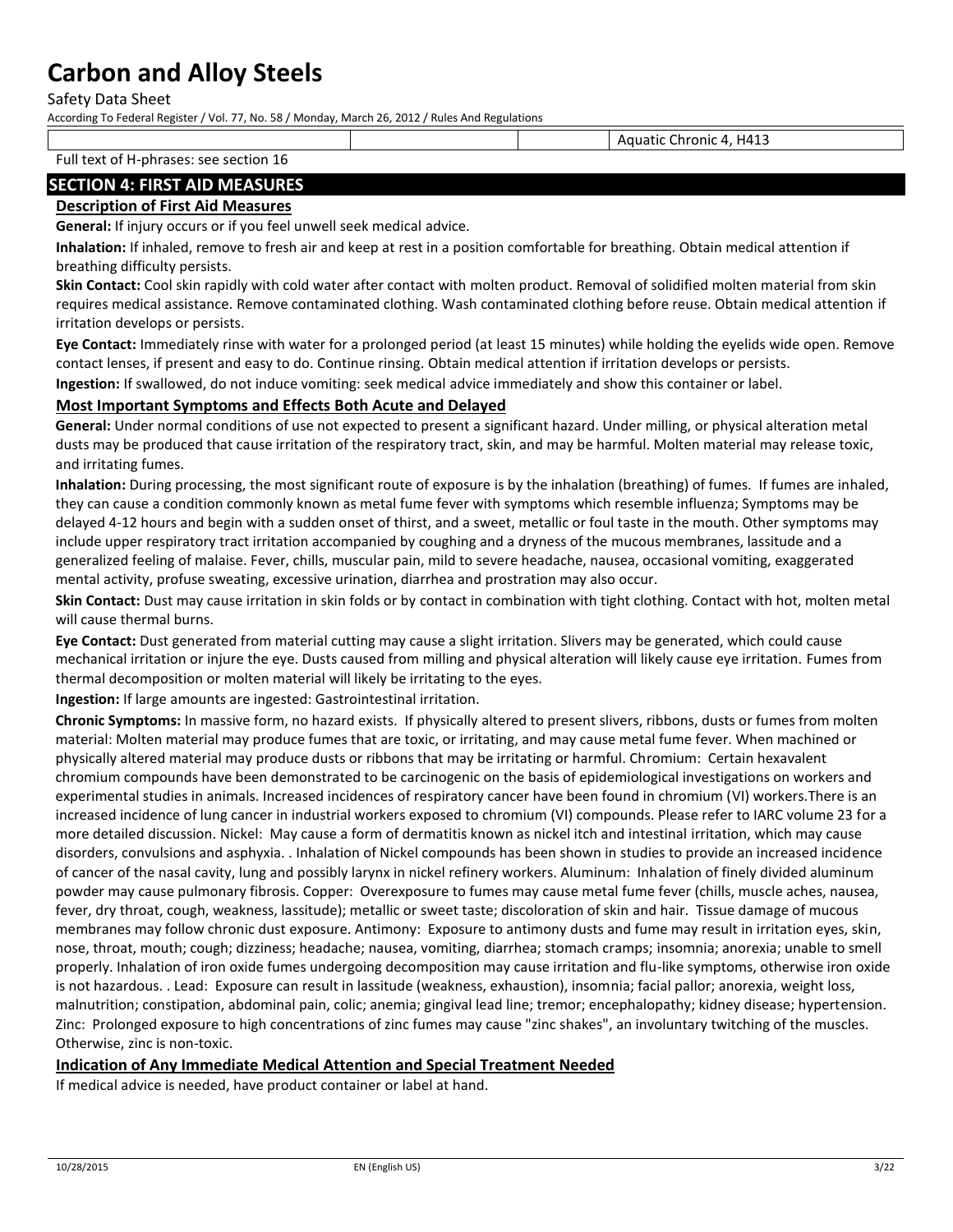Safety Data Sheet

According To Federal Register / Vol. 77, No. 58 / Monday, March 26, 2012 / Rules And Regulations

### **SECTION 5: FIRE-FIGHTING MEASURES**

### **Extinguishing Media**

**Suitable Extinguishing Media:** Cover with sand or earth. metal fire extinction powder. Use extinguishing media appropriate for surrounding fire.

**Unsuitable Extinguishing Media:** Do not use water jet. Use of heavy stream of water may spread fire.

#### **Special Hazards Arising From the Substance or Mixture**

**Fire Hazard:** In massive form: Not flammable. In powdered form: Metallic dusts may ignite or explode. Fire may produce irritating and/or toxic gases.

**Explosion Hazard:** In massive form: None known. In powdered form: Combustible dust. Dust clouds can be explosive. Avoid dust clouds in combination with static electricity.

**Reactivity:** Product itself is not explosive but if dust is generated, dust clouds suspended in air can be explosive.

### **Advice for Firefighters**

**Precautionary Measures Fire:** Not available

**Firefighting Instructions:** Do not breathe fumes from fires or vapours from decomposition. Keep upwind.

**Protection During Firefighting:** Firefighters must use full bunker gear including NIOSH-approved positive-pressure self-contained breathing apparatus to protect against potential hazardous combustion and decomposition products.

**Hazardous Combustion Products**:Not available

#### **Reference to Other Sections**

Refer to section 9 for flammability properties.

## **SECTION 6: ACCIDENTAL RELEASE MEASURES**

### **Personal Precautions, Protective Equipment and Emergency Procedures** Not available

**For Non-Emergency Personnel**

**Protective Equipment:** Wear eye protection.

**Emergency Procedures:** Avoid creating or spreading dust. Eliminate ignition sources.

**For Emergency Personnel**

**Protective Equipment:** Safety glasses.

**Emergency Procedures:** Ventilate area. Eliminate ignition sources. Evacuate unnecessary personnel.

#### **Environmental Precautions**

Do not allow to enter drains or water courses.

### **Methods and Material for Containment and Cleaning Up**

**For Containment:** Contain and collect as any solid.

**Methods for Cleaning Up:** Avoid generation of dust during clean-up of spills. Take up mechanically (sweeping, shovelling) and collect in suitable container for disposal. Vacuum must be fitted with HEPA filter to prevent release of particulates during clean-up. Use only non-sparking tools. Use explosion-proof equipment.

**Reference to Other Sections** No additional information available

### **SECTION 7: HANDLING AND STORAGE**

#### **Precautions for Safe Handling**

**Additional Hazards When Processed:** Do not handle until all safety precautions have been read and understood. In powdered form: Fine dust dispersed in air may ignite. Dust deposits should not be allowed to accumulate on surfaces, as these may form an explosive mixture if they are released into the atmosphere in sufficient concentration.

**Precautions for Safe Handling:** Do not breathe dust. Do not get in eyes, on skin, or on clothing. Avoid creating or spreading dust. Always wash hands after handling the product. Do not eat, drink or smoke when using this product. Ensure there is adequate ventilation. Wear recommended personal protective equipment.

**Hygiene Measures:** Handle in accordance with good industrial hygiene and safety procedures. Always wash your hands immediately after handling this product, and once again before leaving the workplace. Wash contaminated clothing before reuse. Do not eat, drink or smoke in areas where product is used.

#### **Conditions for Safe Storage, Including Any Incompatibilities**

**Storage Conditions:** Store in original container. Store in a dry, cool place. Store in a well-ventilated place. Keep container tightly closed.

### **Specific End Use(s)**

Solid product, various forms and uses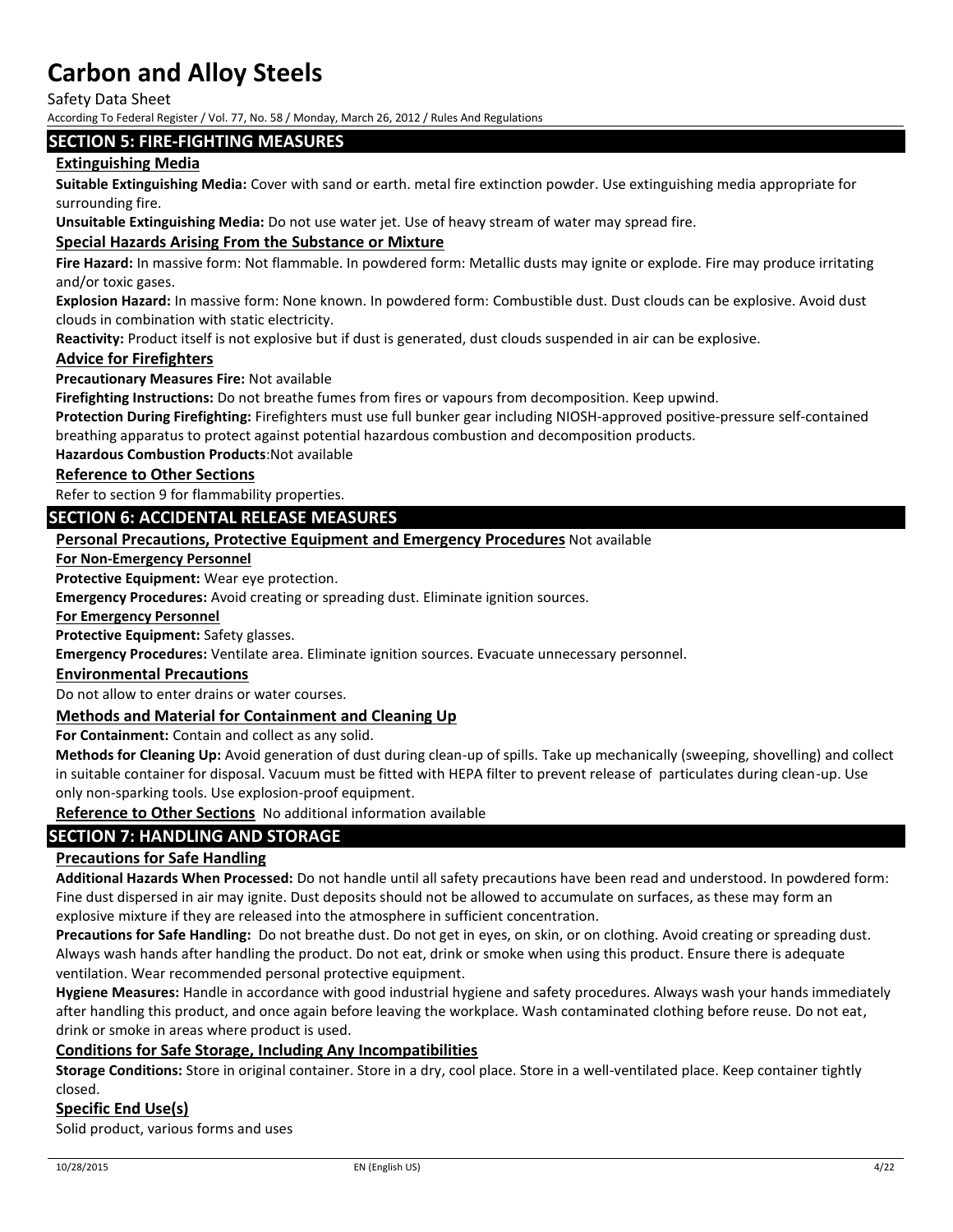Safety Data Sheet

According To Federal Register / Vol. 77, No. 58 / Monday, March 26, 2012 / Rules And Regulations

## **SECTION 8: EXPOSURE CONTROLS/PERSONAL PROTECTION**

### **Control Parameters**

For substances listed in section 3 that are not listed here, there are no established Exposure limits from the manufacturer, supplier, importer, or the appropriate advisory agency including: ACGIH (TLV), AIHA (WEEL), NIOSH (REL), OSHA (PEL), Canadian provincial governments, or the Mexican government

| Chromium (7440-47-3)               |                                      |                                            |
|------------------------------------|--------------------------------------|--------------------------------------------|
| <b>USA ACGIH</b>                   | ACGIH TWA (mg/m <sup>3</sup> )       | $0.5$ mg/m <sup>3</sup>                    |
| <b>USA ACGIH</b>                   | <b>ACGIH chemical category</b>       | Not Classifiable as a Human Carcinogen     |
| <b>USA OSHA</b>                    | OSHA PEL (TWA) (mg/m <sup>3</sup> )  | 1 mg/m <sup>3</sup>                        |
| <b>USA NIOSH</b>                   | NIOSH REL (TWA) (mg/m <sup>3</sup> ) | $0.5$ mg/m <sup>3</sup>                    |
| <b>USA IDLH</b>                    | US IDLH $(mg/m3)$                    | 250 mg/m $3$                               |
| <b>Alberta</b>                     | OEL TWA (mg/m <sup>3</sup> )         | $0.5$ mg/m <sup>3</sup>                    |
| <b>British Columbia</b>            | OEL TWA (mg/m <sup>3</sup> )         | $0.5$ mg/m <sup>3</sup>                    |
| <b>Manitoba</b>                    | OEL TWA (mg/m <sup>3</sup> )         | $0.5$ mg/m <sup>3</sup>                    |
| <b>New Brunswick</b>               | OEL TWA (mg/m <sup>3</sup> )         | $0.5$ mg/m <sup>3</sup>                    |
| <b>Newfoundland &amp; Labrador</b> | OEL TWA (mg/m <sup>3</sup> )         | $0.5$ mg/m <sup>3</sup>                    |
| Nova Scotia                        | OEL TWA (mg/m <sup>3</sup> )         | $0.5$ mg/m <sup>3</sup>                    |
| Nunavut                            | OEL STEL (mg/m <sup>3</sup> )        | 1.5 mg/ $m3$                               |
| <b>Nunavut</b>                     | OEL TWA (mg/m <sup>3</sup> )         | $0.5$ mg/m <sup>3</sup>                    |
| <b>Northwest Territories</b>       | OEL STEL (mg/m <sup>3</sup> )        | 1.5 mg/m <sup>3</sup> (metal)              |
| <b>Northwest Territories</b>       | OEL TWA (mg/m <sup>3</sup> )         | $0.5$ mg/m <sup>3</sup> (metal)            |
| <b>Ontario</b>                     | OEL TWA (mg/m <sup>3</sup> )         | $0.5$ mg/m <sup>3</sup>                    |
| <b>Prince Edward Island</b>        | OEL TWA (mg/m <sup>3</sup> )         | $0.5$ mg/m <sup>3</sup>                    |
| Québec                             | VEMP (mg/m <sup>3</sup> )            | $0.5$ mg/m <sup>3</sup>                    |
| Saskatchewan                       | OEL STEL (mg/m <sup>3</sup> )        | $1.5 \text{ mg/m}^3$                       |
| Saskatchewan                       | OEL TWA (mg/m <sup>3</sup> )         | $0.5$ mg/m <sup>3</sup>                    |
| Yukon                              | OEL STEL (mg/m <sup>3</sup> )        | 3.0 mg/ $m3$                               |
| Yukon                              | OEL TWA (mg/m <sup>3</sup> )         | $0.1 \text{ mg/m}^3$                       |
| Nickel (7440-02-0)                 |                                      |                                            |
| <b>USA ACGIH</b>                   | ACGIH TWA (mg/m <sup>3</sup> )       | 1.5 mg/m <sup>3</sup> (inhalable fraction) |
| <b>USA ACGIH</b>                   | <b>ACGIH chemical category</b>       | Not Suspected as a Human Carcinogen        |
| <b>USA OSHA</b>                    | OSHA PEL (TWA) (mg/m <sup>3</sup> )  | $1 \text{ mg/m}^3$                         |
| <b>USA NIOSH</b>                   | NIOSH REL (TWA) (mg/m <sup>3</sup> ) | $0.015$ mg/m <sup>3</sup>                  |
| <b>USA IDLH</b>                    | US IDLH $(mg/m3)$                    | $10 \text{ mg/m}^3$                        |
| <b>Alberta</b>                     | OEL TWA (mg/m <sup>3</sup> )         | 1.5 mg/ $m3$                               |
| <b>British Columbia</b>            | OEL TWA (mg/m <sup>3</sup> )         | $0.05$ mg/m <sup>3</sup>                   |
| <b>Manitoba</b>                    | OEL TWA (mg/m <sup>3</sup> )         | 1.5 mg/m <sup>3</sup> (inhalable fraction) |
| <b>New Brunswick</b>               | OEL TWA (mg/m <sup>3</sup> )         | $1 \text{ mg/m}^3$                         |
| <b>Newfoundland &amp; Labrador</b> | OEL TWA (mg/m <sup>3</sup> )         | 1.5 mg/m <sup>3</sup> (inhalable fraction) |
| <b>Nova Scotia</b>                 | OEL TWA (mg/m <sup>3</sup> )         | 1.5 mg/m <sup>3</sup> (inhalable fraction) |
| Nunavut                            | OEL STEL (mg/m <sup>3</sup> )        | 2 mg/m <sup>3</sup>                        |
| <b>Nunavut</b>                     | OEL TWA (mg/m <sup>3</sup> )         | $1 \text{ mg/m}^3$                         |
| <b>Northwest Territories</b>       | OEL STEL (mg/m <sup>3</sup> )        | 3 mg/m <sup>3</sup> (inhalable fraction)   |
| <b>Northwest Territories</b>       | OEL TWA (mg/m <sup>3</sup> )         | 1.5 mg/m <sup>3</sup> (inhalable fraction) |
| Ontario                            | OEL TWA (mg/m <sup>3</sup> )         | $1$ mg/m <sup>3</sup> (inhalable)          |
| <b>Prince Edward Island</b>        | OEL TWA (mg/m <sup>3</sup> )         | 1.5 mg/m <sup>3</sup> (inhalable fraction) |
| Québec                             | VEMP ( $mg/m3$ )                     | $1 \text{ mg/m}^3$                         |
| Saskatchewan                       | OEL STEL (mg/m <sup>3</sup> )        | 3 mg/m <sup>3</sup> (inhalable fraction)   |
| Saskatchewan                       | OEL TWA (mg/m <sup>3</sup> )         | 1.5 mg/m <sup>3</sup> (inhalable fraction) |
| Yukon                              | OEL STEL (mg/m <sup>3</sup> )        | 3 mg/ $m3$                                 |
| Yukon                              | OEL TWA (mg/m <sup>3</sup> )         | $1 \text{ mg/m}^3$                         |
|                                    |                                      |                                            |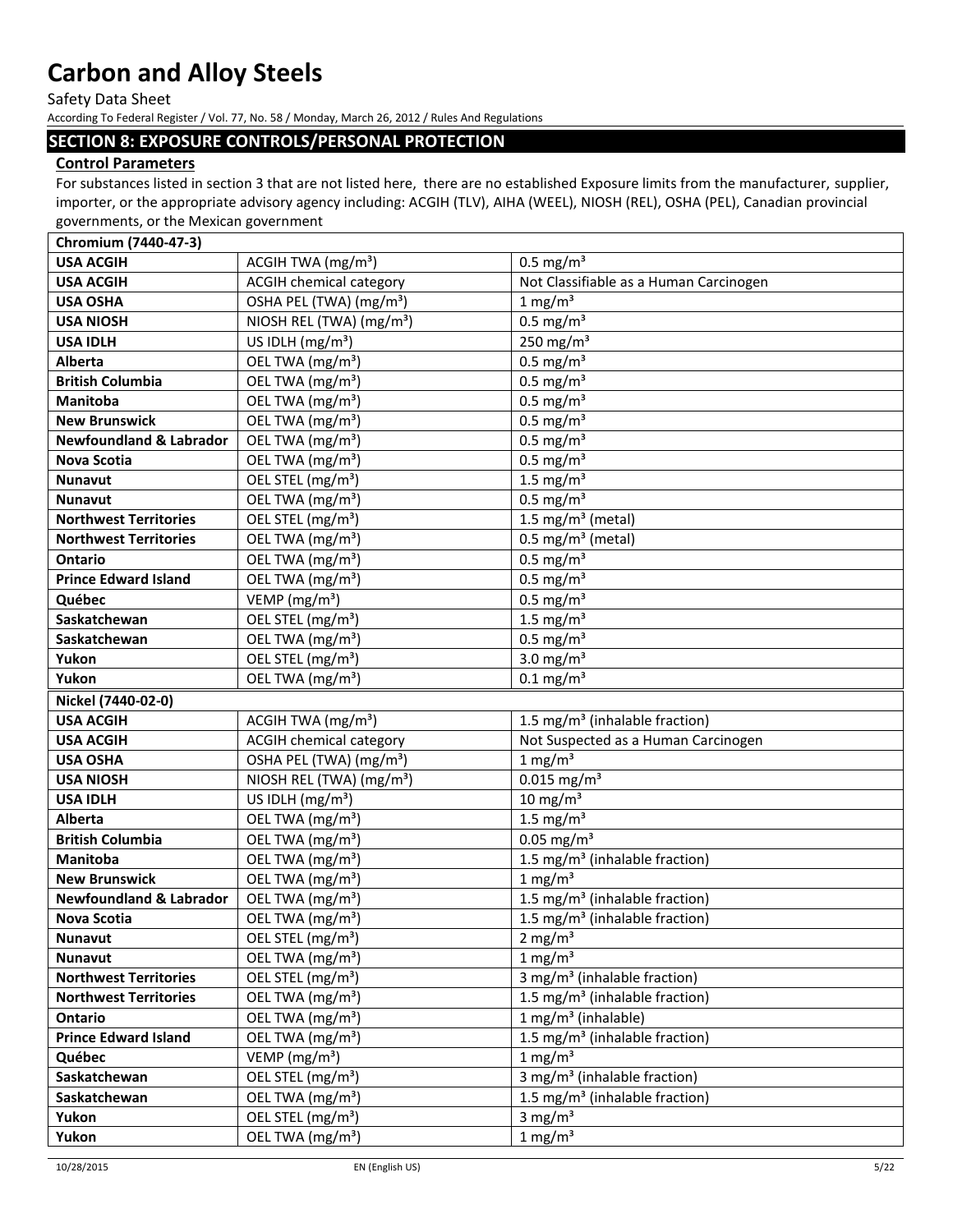Safety Data Sheet

| <b>Manganese (7439-96-5)</b>       |                                         |                                                                                        |
|------------------------------------|-----------------------------------------|----------------------------------------------------------------------------------------|
| <b>USA ACGIH</b>                   | ACGIH TWA $(mg/m3)$                     | 0.02 mg/m <sup>3</sup> (respirable fraction)                                           |
|                                    |                                         | 0.1 mg/m <sup>3</sup> (inhalable fraction)                                             |
| <b>USA ACGIH</b>                   | ACGIH chemical category                 | Not Classifiable as a Human Carcinogen                                                 |
| <b>USA OSHA</b>                    | OSHA PEL (Ceiling) (mg/m <sup>3</sup> ) | 5 mg/m <sup>3</sup> (fume)                                                             |
| <b>USA NIOSH</b>                   | NIOSH REL (TWA) (mg/m <sup>3</sup> )    | $1 mg/m3$ (fume)                                                                       |
| <b>USA NIOSH</b>                   | NIOSH REL (STEL) (mg/m <sup>3</sup> )   | 3 mg/ $m3$                                                                             |
| <b>USA IDLH</b>                    | US IDLH $(mg/m3)$                       | 500 mg/m $3$                                                                           |
| Alberta                            | OEL TWA (mg/m <sup>3</sup> )            | $0.2$ mg/m <sup>3</sup>                                                                |
| <b>British Columbia</b>            | OEL TWA (mg/m <sup>3</sup> )            | $0.2$ mg/m <sup>3</sup>                                                                |
| <b>Manitoba</b>                    | OEL TWA (mg/m <sup>3</sup> )            | 0.02 mg/m <sup>3</sup> (respirable fraction)                                           |
|                                    |                                         | 0.1 mg/m <sup>3</sup> (inhalable fraction)                                             |
| <b>New Brunswick</b>               | OEL TWA (mg/m <sup>3</sup> )            | $0.2 \text{ mg/m}^3$                                                                   |
| <b>Newfoundland &amp; Labrador</b> | OEL TWA (mg/m <sup>3</sup> )            | 0.02 mg/m <sup>3</sup> (respirable fraction)                                           |
|                                    |                                         | 0.1 mg/m <sup>3</sup> (inhalable fraction)                                             |
| <b>Nova Scotia</b>                 | OEL TWA (mg/m <sup>3</sup> )            | 0.02 mg/m <sup>3</sup> (respirable fraction)                                           |
|                                    |                                         | 0.1 mg/m <sup>3</sup> (inhalable fraction)                                             |
| <b>Nunavut</b>                     | OEL Ceiling (mg/m <sup>3</sup> )        | 5 mg/ $m3$                                                                             |
| <b>Nunavut</b>                     | OEL STEL (mg/m <sup>3</sup> )           | 3 mg/m <sup>3</sup> (fume)                                                             |
| <b>Nunavut</b>                     | OEL TWA (mg/m <sup>3</sup> )            | $1$ mg/m <sup>3</sup> (fume)                                                           |
| <b>Northwest Territories</b>       | OEL STEL (mg/m <sup>3</sup> )           | $0.6$ mg/m <sup>3</sup>                                                                |
| <b>Northwest Territories</b>       | OEL TWA (mg/m <sup>3</sup> )            | $0.2 \text{ mg/m}^3$                                                                   |
| <b>Ontario</b>                     | OEL TWA (mg/m <sup>3</sup> )            | $0.2 \text{ mg/m}^3$                                                                   |
| <b>Prince Edward Island</b>        | OEL TWA (mg/m <sup>3</sup> )            | 0.02 mg/m <sup>3</sup> (respirable fraction)                                           |
|                                    |                                         | 0.1 mg/m <sup>3</sup> (inhalable fraction)                                             |
| Québec                             | VEMP ( $mg/m3$ )                        | 0.2 mg/m <sup>3</sup> (total dust and fume)                                            |
| Saskatchewan                       | OEL STEL (mg/m <sup>3</sup> )           | $0.6$ mg/m <sup>3</sup>                                                                |
| Saskatchewan                       | OEL TWA (mg/m <sup>3</sup> )            | $\overline{0.2}$ mg/m <sup>3</sup>                                                     |
| Yukon                              | OEL Ceiling (mg/m <sup>3</sup> )        | 5 mg/ $m3$                                                                             |
| Molybdenum (7439-98-7)             |                                         |                                                                                        |
|                                    | Internal TWA $(mg/m^3)$                 | 5 mg/m <sup>3</sup> (Molybdenum (as Mo), Soluble Compounds)                            |
| <b>USA ACGIH</b>                   | ACGIH TWA $(mg/m3)$                     | 10 mg/m <sup>3</sup> (inhalable fraction)                                              |
|                                    |                                         | 3 mg/m <sup>3</sup> (respirable fraction)                                              |
| <b>USA OSHA</b>                    | OSHA PEL (TWA) (mg/m <sup>3</sup> )     | 5 mg/m <sup>3</sup> (Molybdenum (as Mo), Soluble Compounds)                            |
|                                    |                                         | 15 mg/m <sup>3</sup> (Molybdenum (as Mo), Insoluble Compounds                          |
|                                    |                                         | (Total dust)                                                                           |
| <b>USA NIOSH</b>                   | NIOSH REL (TWA) (mg/m <sup>3</sup> )    | 5 mg/m <sup>3</sup> (Molybdenum (as Mo), Soluble Compounds)                            |
| <b>USA IDLH</b>                    | US IDLH $(mg/m3)$                       | 5000 mg/m <sup>3</sup>                                                                 |
| <b>Alberta</b>                     | OEL TWA (mg/m <sup>3</sup> )            | 10 mg/m $3$ (total)                                                                    |
|                                    |                                         | 3 mg/m <sup>3</sup> (respirable)                                                       |
| <b>British Columbia</b>            | OEL TWA (mg/m <sup>3</sup> )            | 3 mg/m <sup>3</sup> (respirable)                                                       |
|                                    |                                         | 10 mg/m <sup>3</sup> (inhalable)                                                       |
| Manitoba                           | OEL TWA (mg/m <sup>3</sup> )            | $\overline{10 \text{ mg}}/\text{m}^3$ (inhalable fraction)                             |
| <b>Newfoundland &amp; Labrador</b> |                                         | 3 mg/m <sup>3</sup> (respirable fraction)                                              |
|                                    | OEL TWA (mg/m <sup>3</sup> )            | 10 mg/m <sup>3</sup> (inhalable fraction)<br>3 mg/m <sup>3</sup> (respirable fraction) |
| <b>Nova Scotia</b>                 | OEL TWA (mg/m <sup>3</sup> )            | 10 mg/m <sup>3</sup> (inhalable fraction)                                              |
|                                    |                                         | 3 mg/m <sup>3</sup> (respirable fraction)                                              |
| <b>Northwest Territories</b>       | OEL STEL (mg/m <sup>3</sup> )           | 20 mg/m <sup>3</sup> (metal-inhalable fraction)                                        |
|                                    |                                         | 6 mg/m <sup>3</sup> (metal-respirable fraction)                                        |
| <b>Northwest Territories</b>       | OEL TWA (mg/m <sup>3</sup> )            | 10 mg/m <sup>3</sup> (metal-inhalable fraction)                                        |
|                                    |                                         | 3 mg/m <sup>3</sup> (metal-respirable fraction)                                        |
|                                    |                                         |                                                                                        |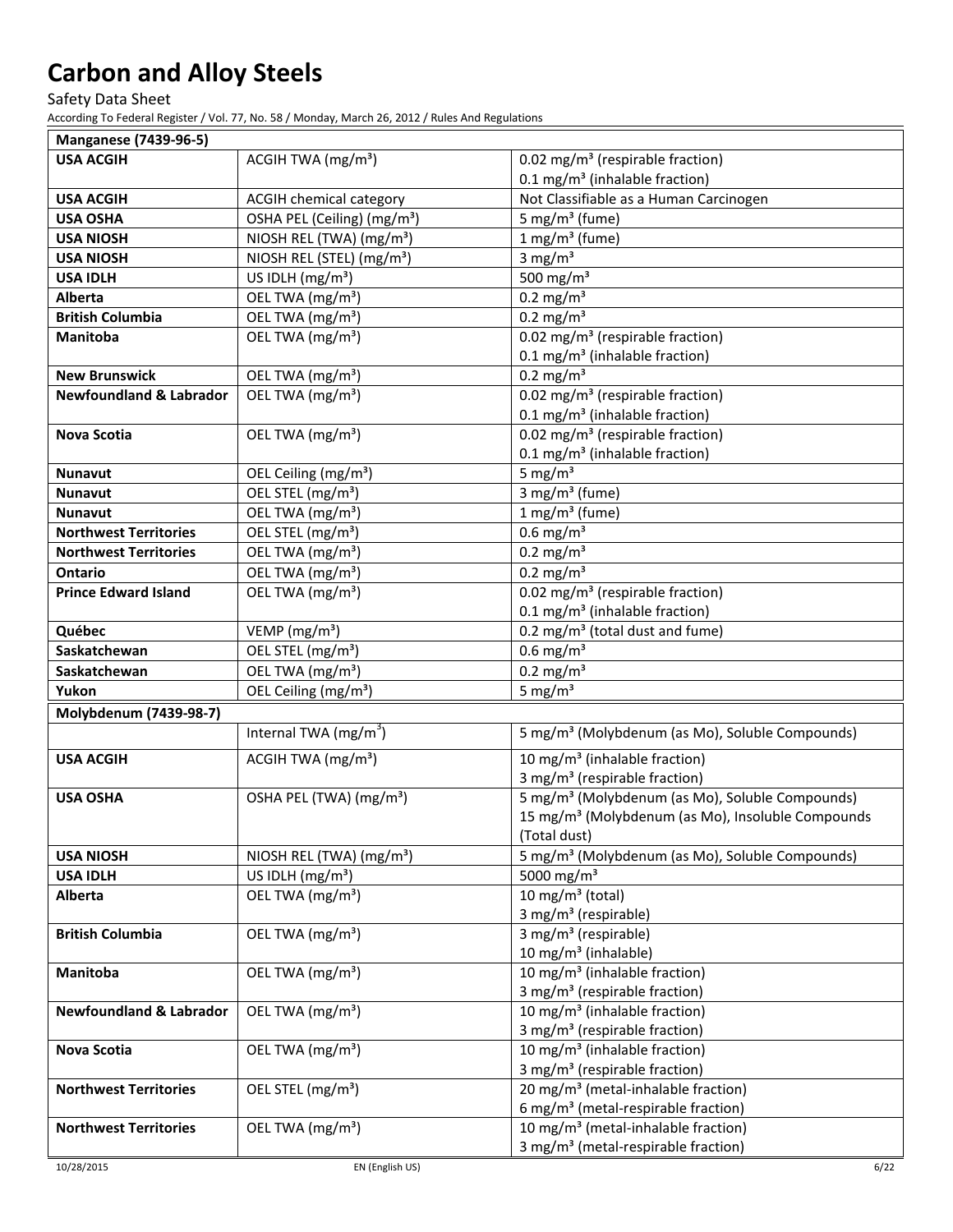Safety Data Sheet

| Ontario                                                    | OEL TWA (mg/m <sup>3</sup> )                                  | 10 mg/m <sup>3</sup> (metal-inhalable)                                     |
|------------------------------------------------------------|---------------------------------------------------------------|----------------------------------------------------------------------------|
|                                                            |                                                               | 3 mg/m <sup>3</sup> (metal-respirable)                                     |
| <b>Prince Edward Island</b>                                | OEL TWA (mg/m <sup>3</sup> )                                  | 10 mg/m <sup>3</sup> (inhalable fraction)                                  |
|                                                            |                                                               | 3 mg/m <sup>3</sup> (respirable fraction)                                  |
| Saskatchewan                                               | OEL STEL (mg/m <sup>3</sup> )                                 | 20 mg/m <sup>3</sup> (inhalable fraction)                                  |
|                                                            |                                                               | 6 mg/m <sup>3</sup> (respirable fraction)                                  |
| Saskatchewan                                               | OEL TWA (mg/m <sup>3</sup> )                                  | 10 mg/m <sup>3</sup> (inhalable fraction)                                  |
|                                                            |                                                               | 3 mg/m <sup>3</sup> (respirable fraction)                                  |
| Silicon (7440-21-3)                                        |                                                               |                                                                            |
| <b>USA OSHA</b>                                            | OSHA PEL (TWA) (mg/m <sup>3</sup> )                           | 15 mg/m <sup>3</sup> (total dust)                                          |
|                                                            |                                                               | 5 mg/m <sup>3</sup> (respirable fraction)                                  |
| <b>USA NIOSH</b>                                           | NIOSH REL (TWA) (mg/m <sup>3</sup> )                          | 10 mg/m <sup>3</sup> (total dust)                                          |
|                                                            |                                                               | 5 mg/m <sup>3</sup> (respirable dust)                                      |
| <b>British Columbia</b>                                    | OEL TWA (mg/m <sup>3</sup> )                                  | 10 mg/m <sup>3</sup> (total dust)                                          |
|                                                            |                                                               | 3 mg/m <sup>3</sup> (respirable fraction)                                  |
| <b>New Brunswick</b>                                       | OEL TWA (mg/m <sup>3</sup> )                                  | $10 \text{ mg/m}^3$                                                        |
| <b>Nunavut</b>                                             | OEL TWA (mg/m <sup>3</sup> )                                  | 5 mg/m <sup>3</sup> (respirable mass)<br>10 mg/m <sup>3</sup> (total mass) |
| <b>Northwest Territories</b>                               | OEL STEL (mg/m <sup>3</sup> )                                 | $20 \text{ mg/m}^3$                                                        |
| <b>Northwest Territories</b>                               | OEL TWA (mg/m <sup>3</sup> )                                  | $10 \text{ mg/m}^3$                                                        |
| Québec                                                     | VEMP ( $mg/m3$ )                                              | 10 mg/m <sup>3</sup> (containing no Asbestos and <1% Crystalline           |
|                                                            |                                                               | silica-total dust)                                                         |
| Saskatchewan                                               | OEL STEL (mg/m <sup>3</sup> )                                 | $20 \text{ mg/m}^3$                                                        |
| Saskatchewan                                               | OEL TWA (mg/m <sup>3</sup> )                                  | $10 \text{ mg/m}^3$                                                        |
| Yukon                                                      | OEL STEL (mg/m <sup>3</sup> )                                 | $20 \text{ mg/m}^3$                                                        |
| Yukon                                                      | OEL TWA (mg/m <sup>3</sup> )                                  | 30 mppcf                                                                   |
|                                                            |                                                               | $10 \text{ mg/m}^3$                                                        |
| Tungsten (7440-33-7)                                       |                                                               |                                                                            |
| <b>USA ACGIH</b>                                           | ACGIH TWA (mg/m <sup>3</sup> )                                | 5 mg/ $m3$                                                                 |
| <b>USA ACGIH</b>                                           | ACGIH STEL (mg/m <sup>3</sup> )                               | $10 \text{ mg/m}^3$                                                        |
| <b>USA NIOSH</b>                                           | NIOSH REL (TWA) (mg/m <sup>3</sup> )                          | 5 mg/ $m3$                                                                 |
| <b>USA NIOSH</b>                                           | NIOSH REL (STEL) (mg/m <sup>3</sup> )                         | $10 \text{ mg/m}^3$                                                        |
| Alberta                                                    | OEL STEL (mg/m <sup>3</sup> )                                 | $10 \text{ mg/m}^3$                                                        |
| Alberta                                                    | OEL TWA (mg/m <sup>3</sup> )                                  | 5 mg/ $m3$                                                                 |
| <b>British Columbia</b>                                    | OEL STEL (mg/m <sup>3</sup> )                                 | $10 \text{ mg/m}^3$                                                        |
| <b>British Columbia</b>                                    | OEL TWA (mg/m <sup>3</sup> )                                  | 5 mg/ $m3$                                                                 |
| Manitoba                                                   | OEL STEL (mg/m <sup>3</sup> )                                 | $10 \text{ mg/m}^3$                                                        |
| Manitoba                                                   | OEL TWA (mg/m <sup>3</sup> )                                  | 5 mg/ $m3$                                                                 |
| <b>Newfoundland &amp; Labrador</b>                         | OEL STEL (mg/m <sup>3</sup> )                                 | $10 \text{ mg/m}^3$                                                        |
| <b>Newfoundland &amp; Labrador</b>                         | OEL TWA (mg/m <sup>3</sup> )                                  | 5 mg/ $m3$                                                                 |
| <b>Nova Scotia</b>                                         | OEL STEL (mg/m <sup>3</sup> )                                 | 10 mg/m $3$                                                                |
| <b>Nova Scotia</b>                                         | OEL TWA (mg/m <sup>3</sup> )                                  | 5 mg/ $m3$                                                                 |
| <b>Nunavut</b>                                             | OEL STEL (mg/m <sup>3</sup> )                                 | $10 \text{ mg/m}^3$                                                        |
| Nunavut                                                    | OEL TWA (mg/m <sup>3</sup> )                                  | 5 mg/ $m3$                                                                 |
| <b>Northwest Territories</b>                               | OEL STEL (mg/m <sup>3</sup> )                                 | $10 \text{ mg/m}^3$                                                        |
| <b>Northwest Territories</b>                               | OEL TWA (mg/m <sup>3</sup> )                                  | 5 mg/ $m3$                                                                 |
| Ontario                                                    | OEL STEL (mg/m <sup>3</sup> )                                 | $10 \text{ mg/m}^3$                                                        |
| Ontario                                                    | OEL TWA (mg/m <sup>3</sup> )                                  | 5 mg/ $m3$                                                                 |
| <b>Prince Edward Island</b><br><b>Prince Edward Island</b> | OEL STEL (mg/m <sup>3</sup> )<br>OEL TWA (mg/m <sup>3</sup> ) | 10 mg/m $3$<br>5 mg/ $m3$                                                  |
| Saskatchewan                                               | OEL STEL (mg/m <sup>3</sup> )                                 | $10 \text{ mg/m}^3$                                                        |
| Saskatchewan                                               | OEL TWA (mg/m <sup>3</sup> )                                  | 5 mg/ $m3$                                                                 |
| 10/28/2015                                                 | EN (English US)                                               | 7/22                                                                       |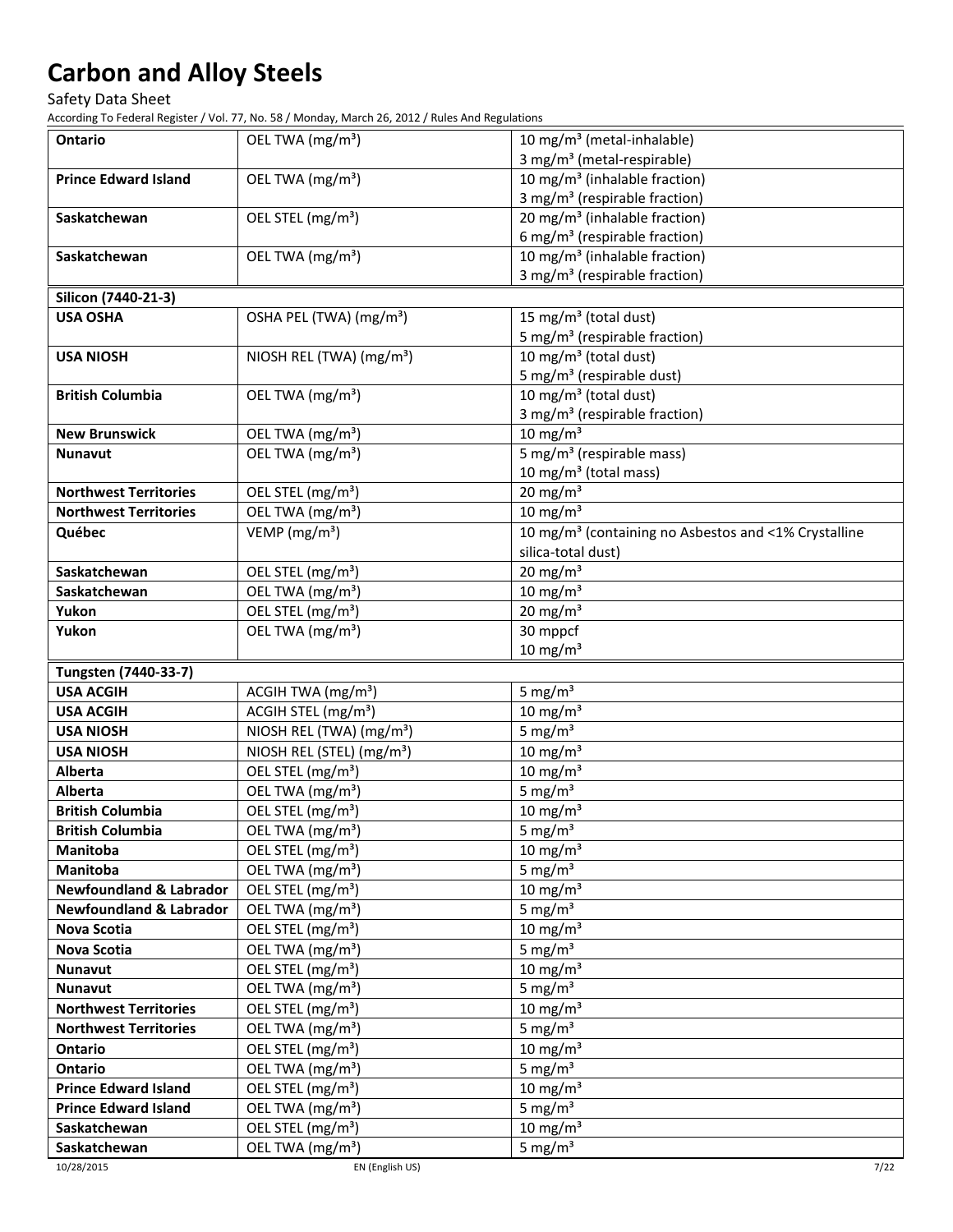Safety Data Sheet

| Yukon                               | OEL STEL (mg/m <sup>3</sup> )                                               | $10 \text{ mg/m}^3$                                       |
|-------------------------------------|-----------------------------------------------------------------------------|-----------------------------------------------------------|
| Yukon                               | OEL TWA (mg/m <sup>3</sup> )                                                | 5 mg/ $m3$                                                |
| Aluminum (7429-90-5)                |                                                                             |                                                           |
| <b>USA ACGIH</b>                    | ACGIH TWA (mg/m <sup>3</sup> )                                              | 1 mg/m <sup>3</sup> (respirable fraction)                 |
| <b>USA ACGIH</b>                    | <b>ACGIH chemical category</b>                                              | Not Classifiable as a Human Carcinogen                    |
| <b>USA OSHA</b>                     | OSHA PEL (TWA) (mg/m <sup>3</sup> )                                         | 15 mg/m <sup>3</sup> (total dust)                         |
|                                     |                                                                             | 5 mg/m <sup>3</sup> (respirable fraction)                 |
| <b>USA NIOSH</b>                    | NIOSH REL (TWA) (mg/m <sup>3</sup> )                                        | 10 mg/m <sup>3</sup> (total dust)                         |
|                                     |                                                                             | 5 mg/m <sup>3</sup> (respirable dust)                     |
| Alberta                             | OEL TWA (mg/m <sup>3</sup> )                                                | 10 mg/m <sup>3</sup> (dust)                               |
| <b>British Columbia</b>             | OEL TWA (mg/m <sup>3</sup> )                                                | 1.0 mg/m <sup>3</sup> (respirable)                        |
| <b>Manitoba</b>                     | OEL TWA (mg/m <sup>3</sup> )                                                | 1 mg/m <sup>3</sup> (respirable fraction)                 |
| <b>New Brunswick</b>                | OEL TWA (mg/m <sup>3</sup> )                                                | 10 mg/m <sup>3</sup> (metal dust)                         |
| <b>Newfoundland &amp; Labrador</b>  | OEL TWA (mg/m <sup>3</sup> )                                                | 1 mg/m <sup>3</sup> (respirable fraction)                 |
| <b>Nova Scotia</b>                  | OEL TWA (mg/m <sup>3</sup> )                                                | 1 mg/m <sup>3</sup> (respirable fraction)                 |
| <b>Nunavut</b>                      | OEL STEL (mg/m <sup>3</sup> )                                               | $20 \text{ mg/m}^3$                                       |
| <b>Nunavut</b>                      | OEL TWA (mg/m <sup>3</sup> )                                                | $10 \text{ mg/m}^3$                                       |
| <b>Northwest Territories</b>        | OEL STEL (mg/m <sup>3</sup> )                                               | 20 mg/m <sup>3</sup> (metal-dust)                         |
| <b>Northwest Territories</b>        | OEL TWA (mg/m <sup>3</sup> )                                                | 10 mg/m <sup>3</sup> (metal-dust)                         |
| Ontario                             | OEL TWA (mg/m <sup>3</sup> )                                                | 1 mg/m <sup>3</sup> (respirable)                          |
| <b>Prince Edward Island</b>         | OEL TWA (mg/m <sup>3</sup> )                                                | 1 mg/m <sup>3</sup> (respirable fraction)                 |
| Québec                              | VEMP (mg/m <sup>3</sup> )                                                   | $10 \text{ mg/m}^3$                                       |
| Saskatchewan                        | OEL STEL (mg/m <sup>3</sup> )<br>OEL TWA (mg/m <sup>3</sup> )               | $20 \text{ mg/m}^3$ (dust)<br>10 mg/m <sup>3</sup> (dust) |
| Saskatchewan                        |                                                                             |                                                           |
| Antimony (7440-36-0)                |                                                                             |                                                           |
| <b>USA ACGIH</b>                    | ACGIH TWA $(mg/m3)$                                                         | $0.5 \text{ mg/m}^3$                                      |
| <b>USA OSHA</b>                     | OSHA PEL (TWA) (mg/m <sup>3</sup> )<br>NIOSH REL (TWA) (mg/m <sup>3</sup> ) | $0.5$ mg/m <sup>3</sup><br>$0.5$ mg/m <sup>3</sup>        |
| <b>USA NIOSH</b><br><b>USA IDLH</b> | US IDLH (mg/m <sup>3</sup> )                                                | 50 mg/ $m3$                                               |
| Alberta                             | OEL TWA (mg/m <sup>3</sup> )                                                | $0.5$ mg/m <sup>3</sup>                                   |
| <b>British Columbia</b>             | OEL TWA (mg/m <sup>3</sup> )                                                | $0.5$ mg/m <sup>3</sup>                                   |
| Manitoba                            | OEL TWA (mg/m <sup>3</sup> )                                                | $0.5$ mg/m <sup>3</sup>                                   |
| <b>New Brunswick</b>                | OEL TWA (mg/m <sup>3</sup> )                                                | $0.5$ mg/m <sup>3</sup>                                   |
| <b>Newfoundland &amp; Labrador</b>  | OEL TWA (mg/m <sup>3</sup> )                                                | $0.5$ mg/m <sup>3</sup>                                   |
| <b>Nova Scotia</b>                  | OEL TWA (mg/m <sup>3</sup> )                                                | $0.5 \text{ mg/m}^3$                                      |
| <b>Nunavut</b>                      | OEL STEL (mg/m <sup>3</sup> )                                               | 1.5 mg/ $m3$                                              |
| <b>Nunavut</b>                      | OEL TWA (mg/m <sup>3</sup> )                                                | $0.5$ mg/m <sup>3</sup>                                   |
| <b>Northwest Territories</b>        | OEL STEL (mg/m <sup>3</sup> )                                               | 1.5 mg/ $m3$                                              |
| <b>Northwest Territories</b>        | OEL TWA (mg/m <sup>3</sup> )                                                | $0.5 \text{ mg/m}^3$                                      |
| Ontario                             | OEL TWA (mg/m <sup>3</sup> )                                                | $0.5 \text{ mg/m}^3$                                      |
| <b>Prince Edward Island</b>         | OEL TWA (mg/m <sup>3</sup> )                                                | $0.5 \text{ mg/m}^3$                                      |
| Québec                              | VEMP ( $mg/m3$ )                                                            | $0.5 \text{ mg/m}^3$                                      |
| Saskatchewan                        | OEL STEL (mg/m <sup>3</sup> )                                               | 1.5 mg/ $m3$                                              |
| Saskatchewan                        | OEL TWA (mg/m <sup>3</sup> )                                                | $0.5 \text{ mg/m}^3$                                      |
| Yukon                               | OEL STEL (mg/m <sup>3</sup> )                                               | $0.75$ mg/m <sup>3</sup>                                  |
| Yukon                               | OEL TWA (mg/m <sup>3</sup> )                                                | $0.5 \text{ mg/m}^3$                                      |
| Copper (7440-50-8)                  |                                                                             |                                                           |
| <b>USA ACGIH</b>                    | ACGIH TWA (mg/m <sup>3</sup> )                                              | $0.2$ mg/m <sup>3</sup> (fume)                            |
| <b>USA OSHA</b>                     | OSHA PEL (TWA) (mg/m <sup>3</sup> )                                         | $0.1 \text{ mg/m}^3$ (fume)                               |
|                                     |                                                                             | 1 mg/m <sup>3</sup> (dust and mist)                       |
| <b>USA NIOSH</b>                    | NIOSH REL (TWA) (mg/m <sup>3</sup> )                                        | 1 mg/m <sup>3</sup> (dust and mist)                       |
| 10/28/2015                          | EN (English US)                                                             | 8/22                                                      |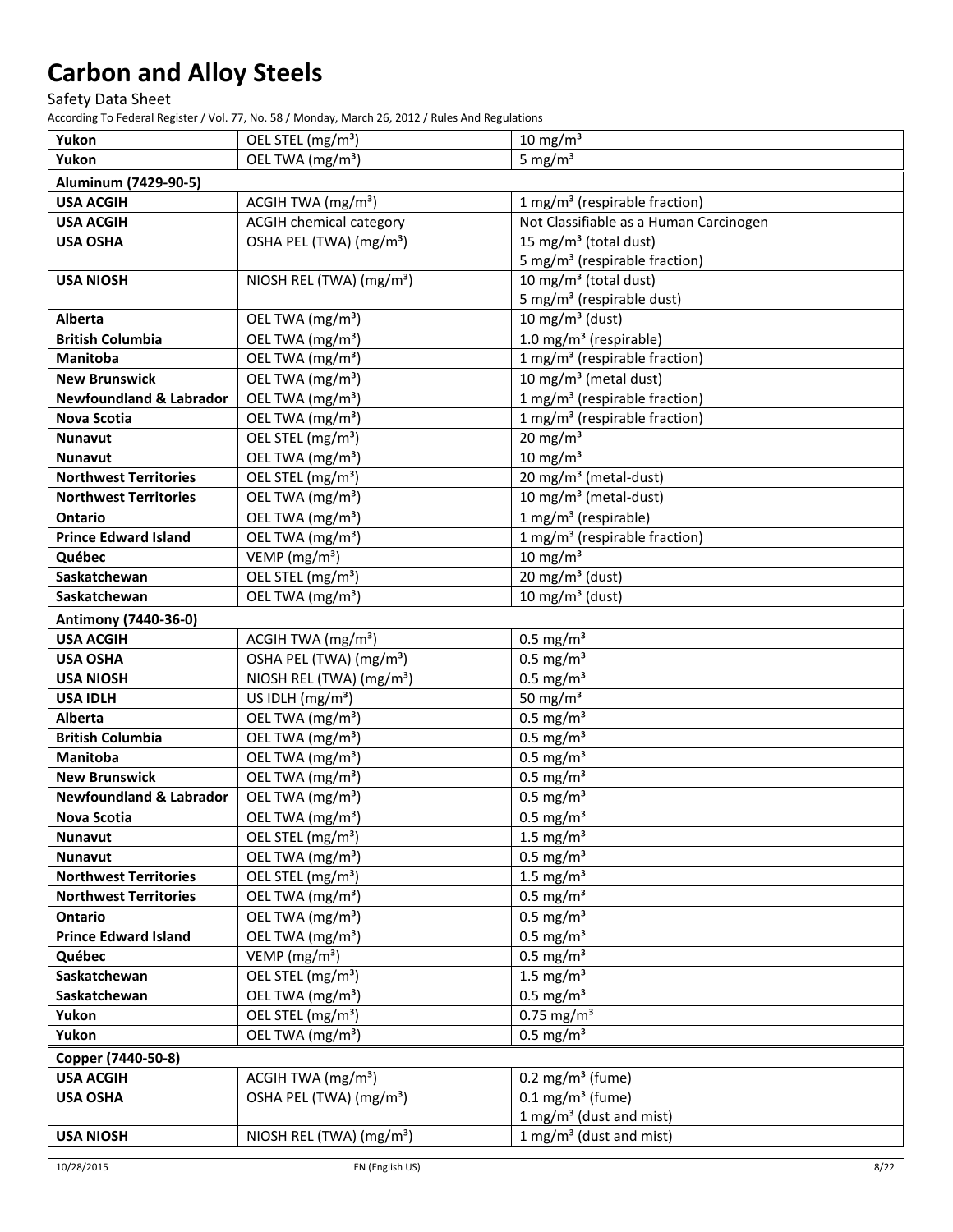Safety Data Sheet

|                                    |                                      | $0.1 \text{ mg/m}^3$ (fume)                                        |
|------------------------------------|--------------------------------------|--------------------------------------------------------------------|
| <b>USA IDLH</b>                    | US IDLH $(mg/m3)$                    | 100 mg/m <sup>3</sup> (dust, fume and mist)                        |
| Alberta                            | OEL TWA (mg/m <sup>3</sup> )         | $0.2 \text{ mg/m}^3$ (fume)                                        |
|                                    |                                      | 1 mg/m <sup>3</sup> (dust and mist)                                |
| <b>British Columbia</b>            | OEL TWA (mg/m <sup>3</sup> )         | 1 mg/m <sup>3</sup> (dust and mist)                                |
|                                    |                                      | 0.2 mg/m <sup>3</sup> (fume)                                       |
| <b>Manitoba</b>                    | OEL TWA (mg/m <sup>3</sup> )         | $0.2 \text{ mg/m}^3$ (fume)                                        |
| <b>New Brunswick</b>               | OEL TWA (mg/m <sup>3</sup> )         | $0.2 \text{ mg/m}^3$ (fume)                                        |
|                                    |                                      | 1 mg/m <sup>3</sup> (dust and mist)                                |
| <b>Newfoundland &amp; Labrador</b> | OEL TWA (mg/m <sup>3</sup> )         | $0.2$ mg/m <sup>3</sup> (fume)                                     |
| <b>Nova Scotia</b>                 | OEL TWA (mg/m <sup>3</sup> )         | $0.2 \text{ mg/m}^3$ (fume)                                        |
| <b>Nunavut</b>                     | OEL STEL (mg/m <sup>3</sup> )        | $0.6$ mg/m <sup>3</sup> (fume)                                     |
|                                    |                                      | 2 mg/m <sup>3</sup> (dust and mist)                                |
| <b>Nunavut</b>                     | OEL TWA (mg/m <sup>3</sup> )         | $0.2 \text{ mg/m}^3$ (fume)                                        |
|                                    |                                      | 1 mg/m <sup>3</sup> (dust and mist)                                |
| <b>Northwest Territories</b>       | OEL STEL (mg/m <sup>3</sup> )        | $3$ mg/m <sup>3</sup> (dust and mist)                              |
|                                    |                                      | 0.6 mg/m <sup>3</sup> (fume)                                       |
| <b>Northwest Territories</b>       | OEL TWA (mg/m <sup>3</sup> )         | $0.2 \text{ mg/m}^3$ (fume)                                        |
|                                    |                                      | 1 mg/m <sup>3</sup> (dust and mist)                                |
| Ontario                            | OEL TWA (mg/m <sup>3</sup> )         | $0.2 \text{ mg/m}^3$ (fume)                                        |
|                                    |                                      | 1 mg/m <sup>3</sup> (dust and mist)                                |
| <b>Prince Edward Island</b>        | OEL TWA (mg/m <sup>3</sup> )         | 0.2 mg/m <sup>3</sup> (fume)                                       |
| Québec                             | VEMP ( $mg/m3$ )                     | $0.2 \text{ mg/m}^3$ (fume)                                        |
|                                    |                                      | 1 mg/m <sup>3</sup> (dust and mist)                                |
| Saskatchewan                       | OEL STEL (mg/m <sup>3</sup> )        | $\overline{0.6}$ mg/m <sup>3</sup> (fume)                          |
|                                    |                                      | 3 mg/m <sup>3</sup> (dust and mist)                                |
| Saskatchewan                       | OEL TWA (mg/m <sup>3</sup> )         | $0.2 \text{ mg/m}^3$ (fume)                                        |
| Yukon                              | OEL STEL (mg/m <sup>3</sup> )        | 1 mg/m <sup>3</sup> (dust and mist)<br>$0.2 \text{ mg/m}^3$ (fume) |
|                                    |                                      | 2 mg/m <sup>3</sup> (dust and mist)                                |
| Yukon                              | OEL TWA (mg/m <sup>3</sup> )         | $0.2 \text{ mg/m}^3$ (fume)                                        |
|                                    |                                      | 1 mg/m <sup>3</sup> (dust and mist)                                |
| Nitrogen (7727-37-9)               |                                      |                                                                    |
| <b>USA ACGIH</b>                   | <b>ACGIH chemical category</b>       | Simple asphyxiant See Appendix F: Minimal Oxygen                   |
|                                    |                                      | Content                                                            |
| Phosphorus elemental (7723-14-0)   |                                      |                                                                    |
| <b>Alberta</b>                     | OEL TWA (mg/m <sup>3</sup> )         | $0.1 \text{ mg/m}^3$ (yellow)                                      |
| <b>New Brunswick</b>               | OEL TWA (mg/m <sup>3</sup> )         | $0.1 \text{ mg/m}^3$ (yellow)                                      |
| <b>New Brunswick</b>               | OEL TWA (ppm)                        | 0.02 ppm (yellow)                                                  |
| Québec                             | VEMP (mg/m <sup>3</sup> )            | $0.1 \text{ mg/m}^3$ (yellow)                                      |
| Selenium (7782-49-2)               |                                      |                                                                    |
| <b>USA ACGIH</b>                   | ACGIH TWA (mg/m <sup>3</sup> )       | $0.2 \text{ mg/m}^3$                                               |
| <b>USA NIOSH</b>                   | NIOSH REL (TWA) (mg/m <sup>3</sup> ) | $0.2 \text{ mg/m}^3$                                               |
| <b>USA IDLH</b>                    | US IDLH (mg/m <sup>3</sup> )         | $1 \text{ mg/m}^3$                                                 |
| Alberta                            | OEL TWA (mg/m <sup>3</sup> )         | $0.2$ mg/m <sup>3</sup>                                            |
| <b>British Columbia</b>            | OEL TWA (mg/m <sup>3</sup> )         | $0.1 \text{ mg/m}^3$                                               |
| Manitoba                           | OEL TWA (mg/m <sup>3</sup> )         | $0.2 \text{ mg/m}^3$                                               |
| <b>New Brunswick</b>               | OEL TWA (mg/m <sup>3</sup> )         | $0.2 \text{ mg/m}^3$                                               |
| <b>Newfoundland &amp; Labrador</b> | OEL TWA (mg/m <sup>3</sup> )         | $0.2 \text{ mg/m}^3$                                               |
| <b>Nova Scotia</b>                 | OEL TWA (mg/m <sup>3</sup> )         | $0.2 \text{ mg/m}^3$                                               |
| <b>Northwest Territories</b>       | OEL STEL (mg/m <sup>3</sup> )        | $0.6$ mg/m <sup>3</sup>                                            |
| <b>Northwest Territories</b>       | OEL TWA (mg/m <sup>3</sup> )         | $0.2 \text{ mg/m}^3$                                               |
|                                    |                                      |                                                                    |

<sup>10/28/2015</sup> EN (English US) 9/22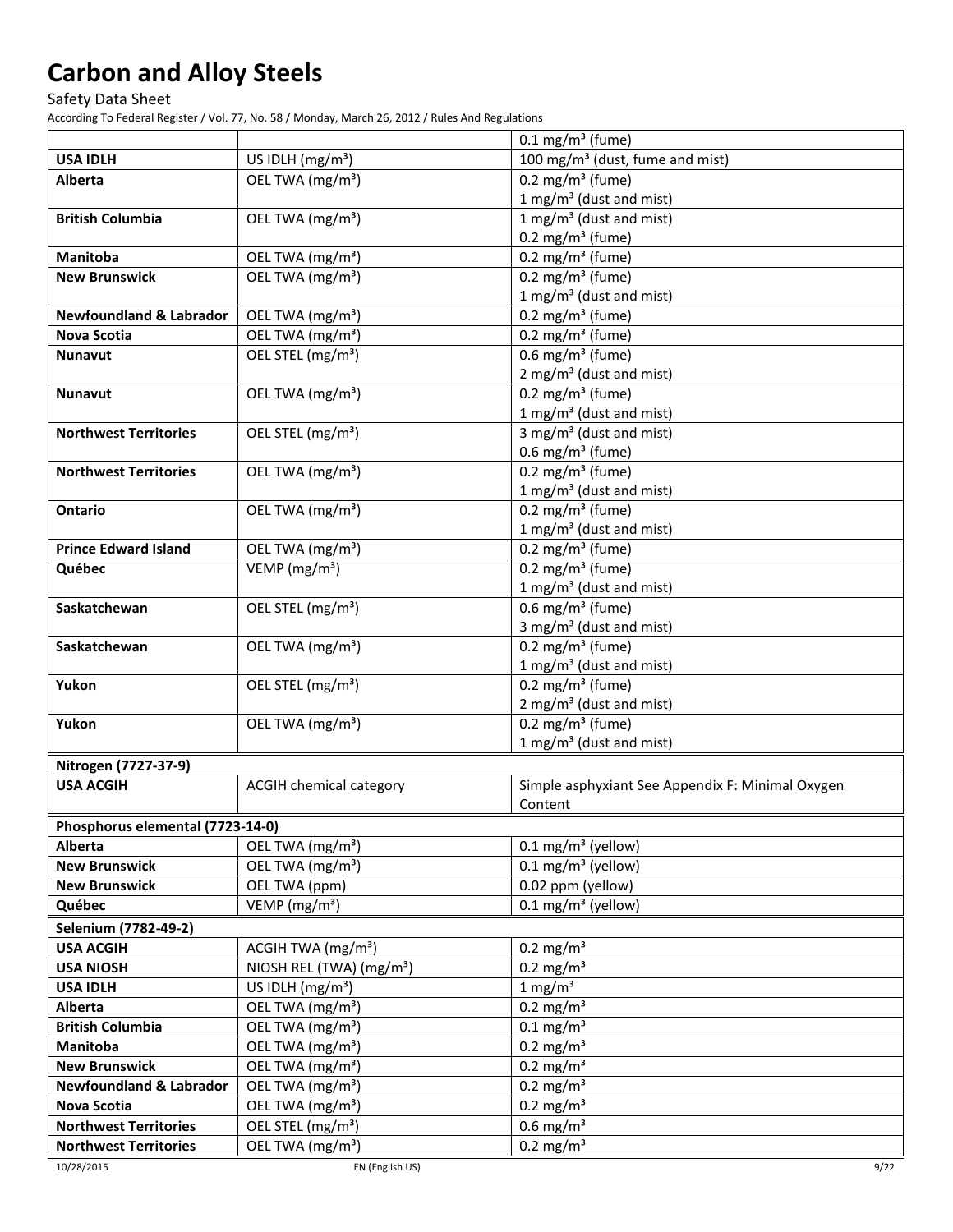Safety Data Sheet

| Ontario                            | OEL TWA (mg/m <sup>3</sup> )            | $0.2 \text{ mg/m}^3$                                                   |
|------------------------------------|-----------------------------------------|------------------------------------------------------------------------|
| <b>Prince Edward Island</b>        | OEL TWA (mg/m <sup>3</sup> )            | $0.2 \text{ mg/m}^3$                                                   |
| Québec                             | VEMP (mg/m <sup>3</sup> )               | $0.2 \text{ mg/m}^3$                                                   |
| Saskatchewan                       | OEL STEL (mg/m <sup>3</sup> )           | $0.6$ mg/m <sup>3</sup>                                                |
| Saskatchewan                       | OEL TWA (mg/m <sup>3</sup> )            | $0.2 \text{ mg/m}^3$                                                   |
| Sulfur (7704-34-9)                 |                                         |                                                                        |
| <b>Alberta</b>                     | OEL TWA (mg/m <sup>3</sup> )            | 10 mg/m <sup>3</sup>                                                   |
| Tellurium (13494-80-9)             |                                         |                                                                        |
| <b>USA ACGIH</b>                   | ACGIH TWA (mg/m <sup>3</sup> )          | $0.1 \text{ mg/m}^3$                                                   |
| <b>USA OSHA</b>                    | OSHA PEL (TWA) (mg/m <sup>3</sup> )     | $0.1$ mg/m <sup>3</sup>                                                |
| <b>USA NIOSH</b>                   | NIOSH REL (TWA) (mg/m <sup>3</sup> )    | $0.1 \text{ mg/m}^3$                                                   |
| <b>USA IDLH</b>                    | US IDLH $(mg/m3)$                       | 25 mg/ $m3$                                                            |
| <b>Alberta</b>                     | OEL TWA (mg/m <sup>3</sup> )            | $0.1 \text{ mg/m}^3$                                                   |
| <b>British Columbia</b>            | OEL TWA (mg/m <sup>3</sup> )            | $0.1$ mg/m <sup>3</sup>                                                |
| <b>Manitoba</b>                    | OEL TWA (mg/m <sup>3</sup> )            | $0.1 \text{ mg/m}^3$                                                   |
| <b>New Brunswick</b>               | OEL TWA (mg/m <sup>3</sup> )            | $0.1$ mg/m <sup>3</sup>                                                |
| <b>Newfoundland &amp; Labrador</b> | OEL TWA (mg/m <sup>3</sup> )            | $0.1 \text{ mg/m}^3$                                                   |
| <b>Nova Scotia</b>                 | OEL TWA (mg/m <sup>3</sup> )            | $0.1$ mg/m <sup>3</sup>                                                |
| <b>Nunavut</b>                     | OEL STEL (mg/m <sup>3</sup> )           | $0.3$ mg/m <sup>3</sup>                                                |
| <b>Nunavut</b>                     | OEL TWA (mg/m <sup>3</sup> )            | $0.1 \text{ mg/m}^3$                                                   |
| <b>Northwest Territories</b>       | OEL STEL (mg/m <sup>3</sup> )           | $0.3$ mg/m <sup>3</sup>                                                |
| <b>Northwest Territories</b>       | OEL TWA (mg/m <sup>3</sup> )            | $0.1 \text{ mg/m}^3$                                                   |
| Ontario                            | OEL TWA (mg/m <sup>3</sup> )            | $0.1 \text{ mg/m}^3$                                                   |
| <b>Prince Edward Island</b>        | OEL TWA (mg/m <sup>3</sup> )            | $0.1 \text{ mg/m}^3$                                                   |
| Québec                             | VEMP ( $mg/m3$ )                        | $0.1 \text{ mg/m}^3$                                                   |
| Saskatchewan                       | OEL STEL (mg/m <sup>3</sup> )           | $0.3$ mg/m <sup>3</sup>                                                |
| Saskatchewan                       | OEL TWA (mg/m <sup>3</sup> )            | $0.1$ mg/m <sup>3</sup>                                                |
| Yukon                              | OEL STEL (mg/m <sup>3</sup> )           | $0.1 \text{ mg/m}^3$                                                   |
| Yukon                              | OEL TWA (mg/m <sup>3</sup> )            | $0.1 \text{ mg/m}^3$                                                   |
| Tin (7440-31-5)                    |                                         |                                                                        |
| <b>USA ACGIH</b>                   | ACGIH TWA (mg/m <sup>3</sup> )          | $2 \text{ mg/m}^3$                                                     |
| <b>USA NIOSH</b>                   | NIOSH REL (TWA) (mg/m <sup>3</sup> )    | 2 mg/ $m3$                                                             |
| <b>USA IDLH</b>                    | US IDLH $(mg/m3)$                       | 100 mg/m $3$                                                           |
| Alberta                            | OEL TWA (mg/m <sup>3</sup> )            | 2 mg/ $m3$                                                             |
| <b>British Columbia</b>            | OEL TWA (mg/m <sup>3</sup> )            | $2 \text{ mg/m}^3$                                                     |
| Manitoba                           | OEL TWA (mg/m <sup>3</sup> )            | 2 mg/m <sup>3</sup>                                                    |
| <b>New Brunswick</b>               | OEL TWA (mg/m <sup>3</sup> )            | 2 mg/ $m3$                                                             |
| <b>Newfoundland &amp; Labrador</b> | OEL TWA (mg/m <sup>3</sup> )            | 2 mg/ $m3$                                                             |
| <b>Nova Scotia</b>                 | OEL TWA (mg/m <sup>3</sup> )            | 2 mg/ $m3$                                                             |
| <b>Northwest Territories</b>       | OEL STEL (mg/m <sup>3</sup> )           | $4$ mg/m <sup>3</sup> (metal)                                          |
| <b>Northwest Territories</b>       | OEL TWA (mg/m <sup>3</sup> )            | $2$ mg/m <sup>3</sup> (metal)                                          |
| Ontario                            | OEL TWA (mg/m <sup>3</sup> )            | 2 mg/ $m3$                                                             |
| <b>Prince Edward Island</b>        | OEL TWA (mg/m <sup>3</sup> )            | 2 mg/ $m3$                                                             |
| Québec                             | VEMP $(mg/m3)$                          | 2 mg/ $m3$                                                             |
| Saskatchewan                       | OEL STEL (mg/m <sup>3</sup> )           | 4 mg/ $m3$                                                             |
| Saskatchewan                       | OEL TWA (mg/m <sup>3</sup> )            | $2 \text{ mg/m}^3$                                                     |
| Vanadium (7440-62-2)               |                                         |                                                                        |
| <b>USA OSHA</b>                    | OSHA PEL (Ceiling) (mg/m <sup>3</sup> ) | 0.5 mg/m <sup>3</sup> (respirable dust)<br>$0.1 \text{ mg/m}^3$ (fume) |
| <b>USA NIOSH</b>                   | NIOSH REL (TWA) (mg/m <sup>3</sup> )    | $1 \text{ mg/m}^3$                                                     |
| <b>USA NIOSH</b>                   | NIOSH REL (STEL) (mg/m <sup>3</sup> )   | 3 mg/ $m3$                                                             |
|                                    |                                         |                                                                        |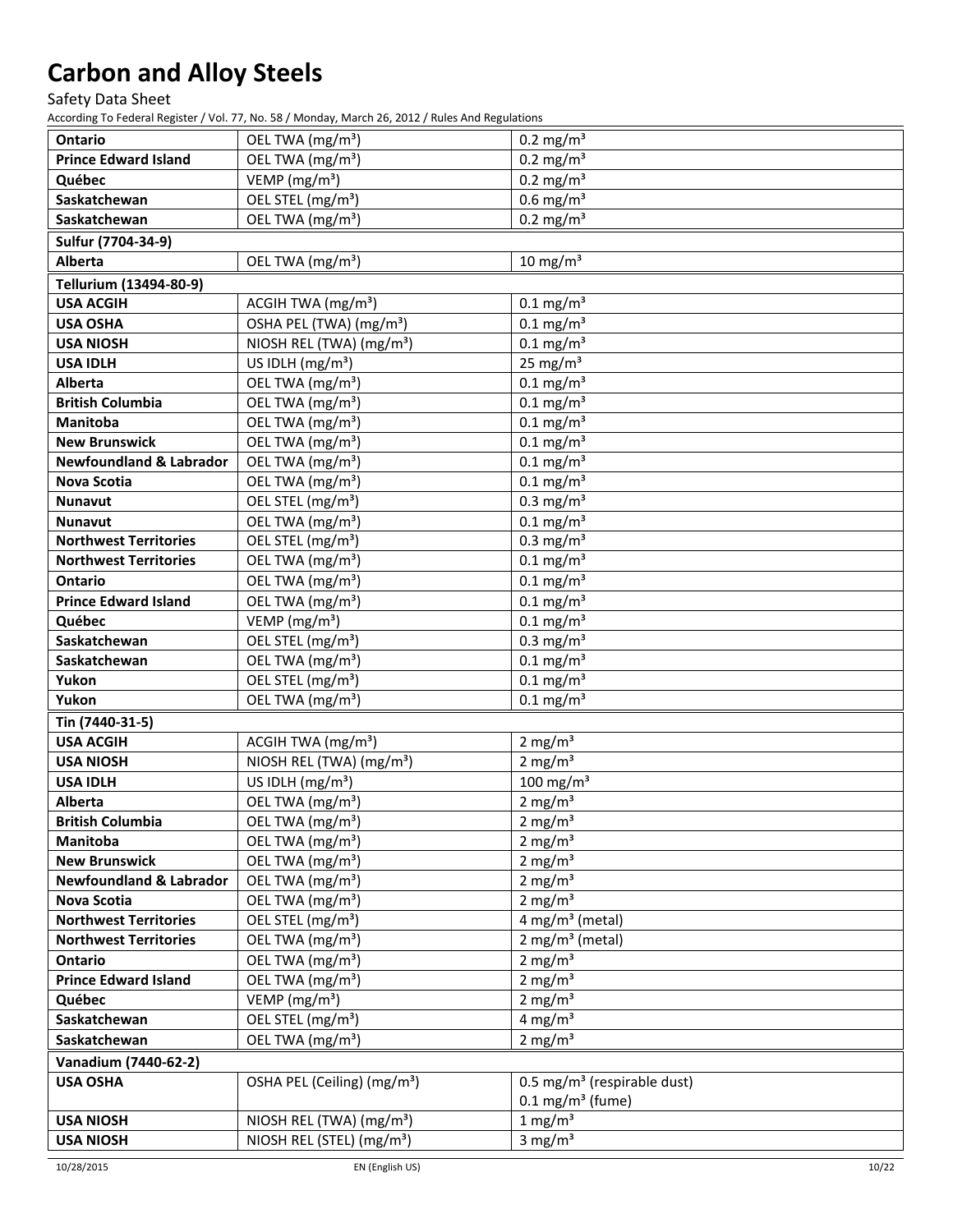Safety Data Sheet

According To Federal Register / Vol. 77, No. 58 / Monday, March 26, 2012 / Rules And Regulations

### **Exposure Controls**

**Appropriate Engineering Controls:** Ensure adequate ventilation, especially in confined areas. In powdered form: Avoid dust production. Take precautionary measures against static discharges. Use explosion-proof equipment.

**Personal Protective Equipment:** During metal processing, . Safety glasses. Gloves. Protective clothing. Insufficient ventilation: wear respiratory protection.



**Materials for Protective Clothing: Not available**

**Hand Protection:** Impermeable protective gloves.

**Eye Protection:** Safety glasses.

### **Skin and Body Protection: Not available**

**Respiratory Protection:** Fumes and dust : If exposure limits are exceeded or irritation is experienced, approved respiratory protection should be worn.

## **SECTION 9: PHYSICAL AND CHEMICAL PROPERTIES**

| SECTION 9. FIITSICAL AND CHEIVIICAL FNOFENTIES               |              |                                                                          |
|--------------------------------------------------------------|--------------|--------------------------------------------------------------------------|
| <b>Information on Basic Physical and Chemical Properties</b> |              |                                                                          |
| <b>Physical State</b>                                        |              | Solid                                                                    |
| Appearance                                                   |              | Gray, Metallic                                                           |
| Odor                                                         |              | Odorless                                                                 |
| <b>Odor Threshold</b>                                        |              | Not available                                                            |
| рH                                                           |              | Not available                                                            |
| <b>Evaporation Rate</b>                                      |              | Not available                                                            |
| <b>Melting Point</b>                                         |              | 1538 °C (2800.4 °F)                                                      |
| <b>Freezing Point</b>                                        |              | Not available                                                            |
| <b>Boiling Point</b>                                         |              | Not available                                                            |
| <b>Flash Point</b>                                           |              | Not available                                                            |
| <b>Auto-ignition Temperature</b>                             |              | Not available                                                            |
| <b>Decomposition Temperature</b>                             |              | Not available                                                            |
| Flammability (solid, gas)                                    |              | Not available                                                            |
| <b>Lower Flammable Limit</b>                                 |              | Not available                                                            |
| <b>Upper Flammable Limit</b>                                 |              | Not available                                                            |
| <b>Vapor Pressure</b>                                        |              | Not available                                                            |
| Relative Vapor Density at 20 °C                              |              | Not available                                                            |
| <b>Relative Density</b>                                      |              | $7.6 - 7.8$                                                              |
| <b>Specific Gravity</b>                                      |              | Not available                                                            |
| <b>Solubility</b>                                            |              | Water: Insoluble                                                         |
| <b>Partition Coefficient: N-Octanol/Water</b>                |              | Not available                                                            |
| <b>Viscosity</b>                                             |              | Not available                                                            |
| <b>Explosion Data - Sensitivity to Mechanical Impact</b>     | $\therefore$ | Not expected to present an explosion hazard due to mechanical impact.    |
| <b>Explosion Data - Sensitivity to Static Discharge</b>      |              | Dust cloud in combination withe static electricity can very be explosive |
| <b>VOC content</b>                                           |              | 0%                                                                       |
|                                                              |              |                                                                          |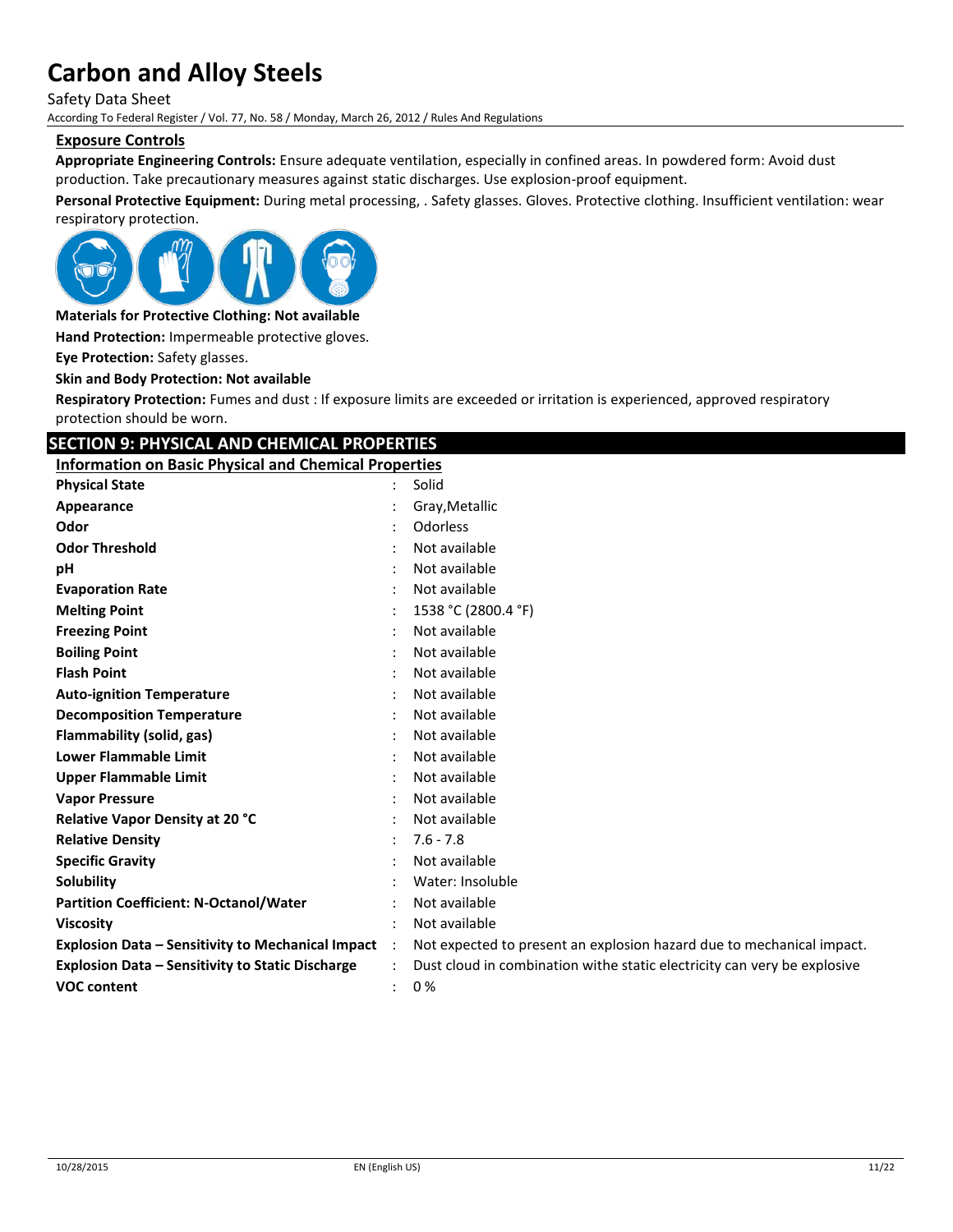Safety Data Sheet

According To Federal Register / Vol. 77, No. 58 / Monday, March 26, 2012 / Rules And Regulations

## **SECTION 10: STABILITY AND REACTIVITY**

**Reactivity:** Product itself is not explosive but if dust is generated, dust clouds suspended in air can be explosive.

**Chemical Stability:** Product is stable.

**Possibility of Hazardous Reactions:** Hazardous polymerization will not occur.

**Conditions to Avoid:** Dust, chips, or ribbons can be ignited more easily, by an ignition source, by improper machining, or by spontaneous combustion if finely divided and damp.

**Incompatible Materials:** Incompatible with : strong acids. Mineral acids. Corrosive substances in contact with metals may produce flammable hydrogen gas.

**Hazardous Decomposition Products:** Under conditions of fire this material may produce: Metal oxides.

## **SECTION 11: TOXICOLOGICAL INFORMATION**

### **Information on Toxicological Effects - Product**

**Acute Toxicity:** Inhalation:dust,mist: Not classified.

**LD50 and LC50 Data:** Not available

**Skin Corrosion/Irritation:** Not classified

**Serious Eye Damage/Irritation:** Not classified

**Respiratory or Skin Sensitization:** Not classified. Not classified.

**Germ Cell Mutagenicity:** Not classified

**Teratogenicity:** Not available

**Carcinogenicity:** Not classified.

**Specific Target Organ Toxicity (Repeated Exposure):** Not classified.

**Reproductive Toxicity:** Not classified.

**Specific Target Organ Toxicity (Single Exposure):** Not classified

#### **Aspiration Hazard:** Not classified

**Symptoms/Injuries After Inhalation:** During processing, the most significant route of exposure is by the inhalation (breathing) of fumes. If fumes are inhaled, they can cause a condition commonly known as metal fume fever with symptoms which resemble influenza; Symptoms may be delayed 4-12 hours and begin with a sudden onset of thirst, and a sweet, metallic or foul taste in the mouth. Other symptoms may include upper respiratory tract irritation accompanied by coughing and a dryness of the mucous membranes, lassitude and a generalized feeling of malaise. Fever, chills, muscular pain, mild to severe headache, nausea, occasional vomiting, exaggerated mental activity, profuse sweating, excessive urination, diarrhea and prostration may also occur.

**Symptoms/Injuries After Skin Contact:** Dust may cause irritation in skin folds or by contact in combination with tight clothing. Contact with hot, molten metal will cause thermal burns.

**Symptoms/Injuries After Eye Contact:** Dust generated from material cutting may cause a slight irritation. Slivers may be generated, which could cause mechanical irritation or injure the eye. Dusts caused from milling and physical alteration will likely cause eye irritation. Fumes from thermal decomposition or molten material will likely be irritating to the eyes.

**Symptoms/Injuries After Ingestion:** If large amounts are ingested: Gastrointestinal irritation.

**Chronic Symptoms:** In massive form, no hazard exists. If physically altered to present slivers, ribbons, dusts or fumes from molten material: Molten material may produce fumes that are toxic, or irritating, and may cause metal fume fever. When machined or physically altered material may produce dusts or ribbons that may be irritating or harmful. Chromium: Certain hexavalent chromium compounds have been demonstrated to be carcinogenic on the basis of epidemiological investigations on workers and experimental studies in animals. Increased incidences of respiratory cancer have been found in chromium (VI) workers.There is an increased incidence of lung cancer in industrial workers exposed to chromium (VI) compounds. Please refer to IARC volume 23 for a more detailed discussion. Nickel: May cause a form of dermatitis known as nickel itch and intestinal irritation, which may cause disorders, convulsions and asphyxia. . Inhalation of Nickel compounds has been shown in studies to provide an increased incidence of cancer of the nasal cavity, lung and possibly larynx in nickel refinery workers. Aluminum: Inhalation of finely divided aluminum powder may cause pulmonary fibrosis. Copper: Overexposure to fumes may cause metal fume fever (chills, muscle aches, nausea, fever, dry throat, cough, weakness, lassitude); metallic or sweet taste; discoloration of skin and hair. Tissue damage of mucous membranes may follow chronic dust exposure. Antimony: Exposure to antimony dusts and fume may result in irritation eyes, skin, nose, throat, mouth; cough; dizziness; headache; nausea, vomiting, diarrhea; stomach cramps; insomnia; anorexia; unable to smell properly. Inhalation of iron oxide fumes undergoing decomposition may cause irritation and flu-like symptoms, otherwise iron oxide is not hazardous. . Lead: Exposure can result in lassitude (weakness, exhaustion), insomnia; facial pallor; anorexia, weight loss, malnutrition; constipation, abdominal pain, colic; anemia; gingival lead line; tremor; encephalopathy; kidney disease; hypertension.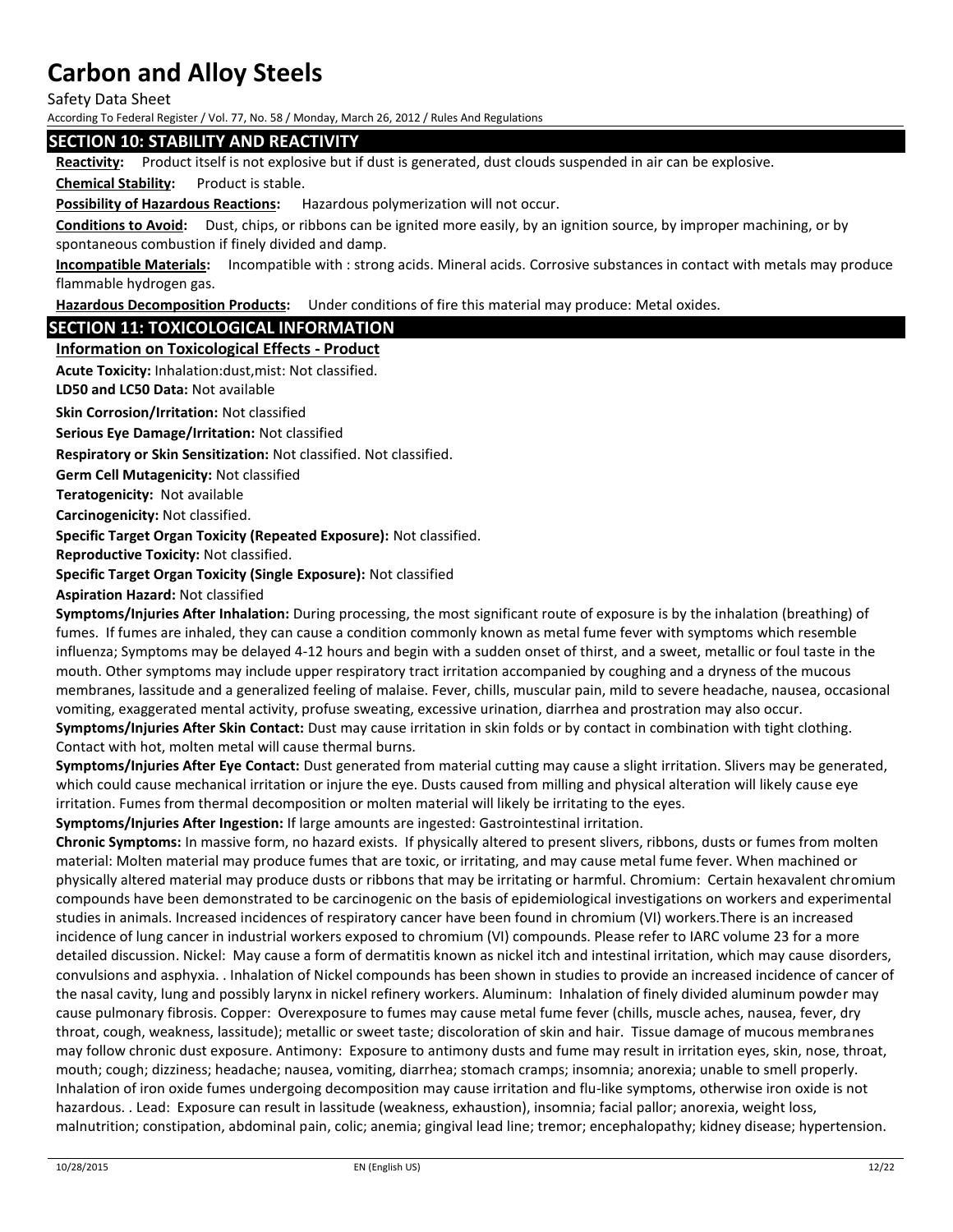Safety Data Sheet

According To Federal Register / Vol. 77, No. 58 / Monday, March 26, 2012 / Rules And Regulations

Zinc: Prolonged exposure to high concentrations of zinc fumes may cause "zinc shakes", an involuntary twitching of the muscles. Otherwise, zinc is non-toxic.

## **Information on Toxicological Effects - Ingredient(s)**

| LD50 and LC50 Data:              |                               |
|----------------------------------|-------------------------------|
| Chromium (7440-47-3)             |                               |
| LD50 Oral Rat                    | > 5000 mg/kg                  |
| <b>LC50 Inhalation Rat</b>       | $> 5.41$ mg/l/4h              |
| Nickel (7440-02-0)               |                               |
| LD50 Oral Rat                    | > 9000 mg/kg                  |
| <b>Manganese (7439-96-5)</b>     |                               |
| LD50 Oral Rat                    | > 2000 mg/kg                  |
| <b>LC50 Inhalation Rat</b>       | $> 5.14$ mg/l/4h              |
| Molybdenum (7439-98-7)           |                               |
| <b>LD50 Oral Rat</b>             | > 2000 mg/kg                  |
| <b>LD50 Dermal Rat</b>           | > 2000 mg/kg                  |
| <b>LC50 Inhalation Rat</b>       | $> 3.92$ mg/l/4h              |
| Silicon (7440-21-3)              |                               |
| LD50 Oral Rat                    | 3160 mg/kg                    |
| ATE US (oral)                    | 3,160.00 mg/kg body weight    |
| Carbon (7440-44-0)               |                               |
| <b>LD50 Oral Rat</b>             | > 10000 mg/kg                 |
| Antimony (7440-36-0)             |                               |
| LD50 Oral Rat                    | 100 mg/kg                     |
| ATE US (oral)                    | 100.00 mg/kg body weight      |
| Bismuth (7440-69-9)              |                               |
| LD50 Oral Rat                    | 5 g/kg                        |
| ATE US (oral)                    | 5,000.00 mg/kg body weight    |
| Boron (7440-42-8)                |                               |
| LD50 Oral Rat                    | > 2000 mg/kg                  |
| Iron (7439-89-6)                 |                               |
| LD50 Oral Rat                    | 98.6 g/kg                     |
| ATE US (oral)                    | 98,600.00 mg/kg body weight   |
| <b>Magnesium (7439-95-4)</b>     |                               |
| <b>LD50 Oral Rat</b>             | 230 mg/kg                     |
| ATE US (oral)                    | 230.00 mg/kg body weight      |
| Niobium (7440-03-1)              |                               |
| LD50 Oral Rat                    | $> 10$ g/kg                   |
| Phosphorus elemental (7723-14-0) |                               |
| LD50 Oral Rat                    | 3030 µg/kg                    |
| <b>LD50 Dermal Rat</b>           | 100 mg/kg                     |
| <b>LC50 Inhalation Rat</b>       | 4.3 mg/l (Exposure time: 1 h) |
| ATE US (oral)                    | 3.03 mg/kg body weight        |
| <b>ATE US (dermal)</b>           | 100.00 mg/kg body weight      |
| <b>ATE US (vapors)</b>           | 4.30 mg/l/4h                  |
| ATE US (dust, mist)              | 4.30 mg/l/4h                  |
| Selenium (7782-49-2)             |                               |
| LD50 Oral Rat                    | 6700 mg/kg                    |
| ATE US (oral)                    | 100.00 mg/kg body weight      |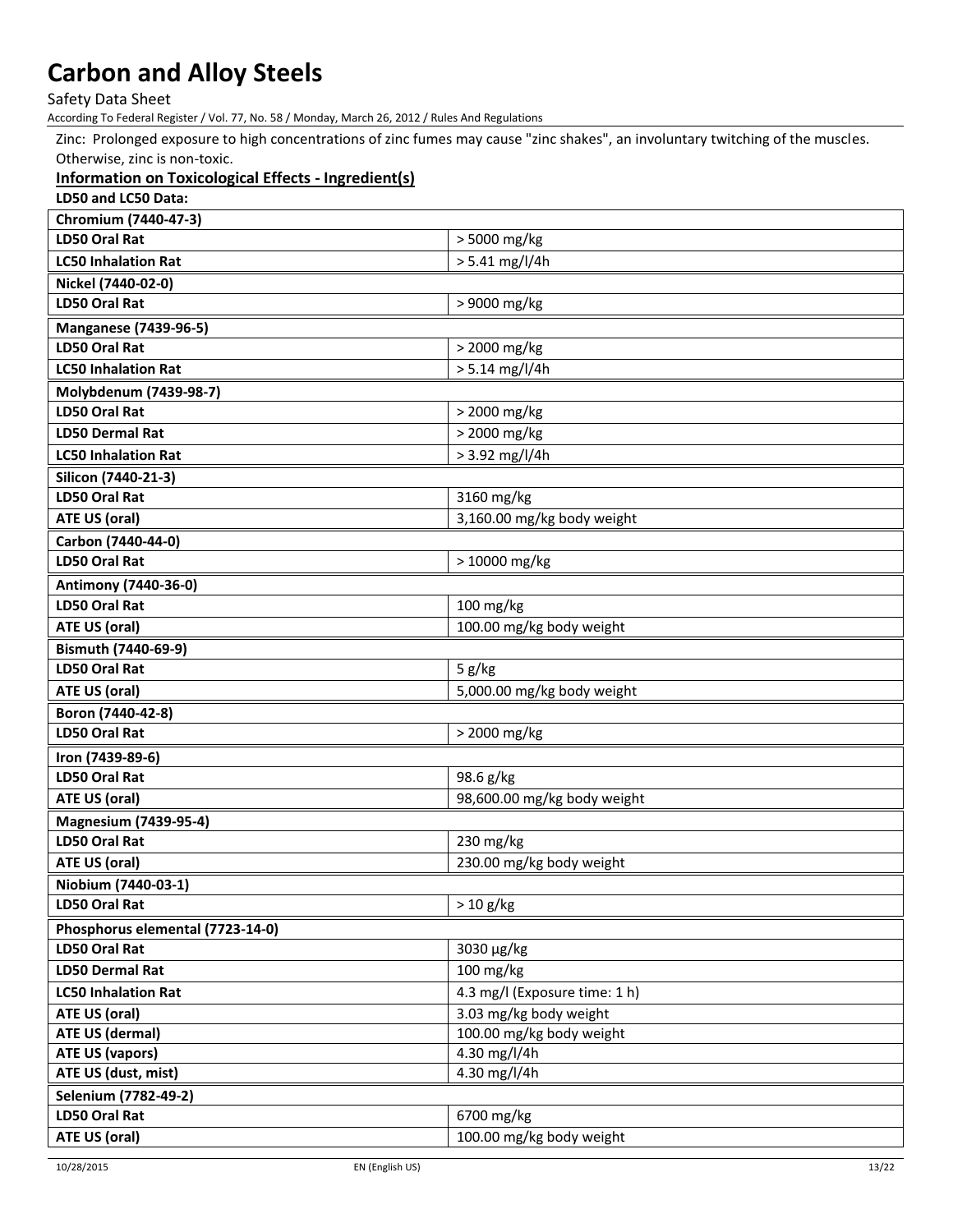Safety Data Sheet

According To Federal Register / Vol. 77, No. 58 / Monday, March 26, 2012 / Rules And Regulations

| ATE US (dust, mist)                                                                                      | $0.50$ mg/l/4h                                 |
|----------------------------------------------------------------------------------------------------------|------------------------------------------------|
| Sulfur (7704-34-9)                                                                                       |                                                |
| LD50 Oral Rat                                                                                            | > 3000 mg/kg                                   |
| <b>LD50 Dermal Rabbit</b>                                                                                | > 2000 mg/kg                                   |
| <b>LC50 Inhalation Rat</b>                                                                               | $> 9.23$ mg/l/4h                               |
| Tellurium (13494-80-9)                                                                                   |                                                |
| LD50 Oral Rat                                                                                            | 83 mg/kg                                       |
| <b>LC50 Inhalation Rat</b>                                                                               | > 2420 mg/m <sup>3</sup> (Exposure time: 4 h)  |
| <b>LC50 Inhalation Rat</b>                                                                               | 2.42 mg/l/4h                                   |
| ATE US (oral)                                                                                            | 83.00 mg/kg body weight                        |
| ATE US (dust, mist)                                                                                      | 2.42 mg/l/4h                                   |
| Tin (7440-31-5)                                                                                          |                                                |
| <b>LD50 Oral Rat</b>                                                                                     | 700 mg/kg                                      |
| Chromium (7440-47-3)                                                                                     |                                                |
| <b>IARC Group</b>                                                                                        | 3                                              |
| Nickel (7440-02-0)                                                                                       |                                                |
| <b>IARC Group</b>                                                                                        | 2B                                             |
| <b>National Toxicology Program (NTP) Status</b>                                                          | Reasonably anticipated to be Human Carcinogen. |
| <b>OSHA Hazard Communication Carcinogen List</b>                                                         | In OSHA Hazard Communication Carcinogen list.  |
| Selenium (7782-49-2)                                                                                     |                                                |
| <b>IARC Group</b>                                                                                        | 3                                              |
| $\overline{a}$ $\overline{a}$ $\overline{a}$ $\overline{a}$ $\overline{a}$ $\overline{a}$ $\overline{a}$ |                                                |

## **SECTION 12: ECOLOGICAL INFORMATION**

**Toxicity No additional information available**

| Nickel (7440-02-0)                    |                                                                                            |
|---------------------------------------|--------------------------------------------------------------------------------------------|
| LC50 Fish 1                           | 100 mg/l (Exposure time: 96 h - Species: Brachydanio rerio)                                |
| EC50 Daphnia 1                        | 121.6 μg/l (Exposure time: 48h - Species: Ceriodaphnia dubia [static])                     |
| <b>LC 50 Fish 2</b>                   | 15.3 mg/l                                                                                  |
| EC50 Daphnia 2                        | 1 mg/l (Exposure time: 48 h - Species: Daphnia magna [Static])                             |
| <b>EC50 Other Aquatic Organisms 2</b> | 0.174 (0.174 - 0.311) mg/l (Exposure time: 96 h - Species: Pseudokirchneriella subcapitata |
|                                       | [static])                                                                                  |
| <b>Manganese (7439-96-5)</b>          |                                                                                            |
| <b>NOEC chronic fish</b>              | 3.6 mg/l (Exposure time: 96h; Species: Oncorhynchus mykiss)                                |
| Copper (7440-50-8)                    |                                                                                            |
| LC50 Fish 1                           | 0.0068 (0.0068 - 0.0156) mg/l (Exposure time: 96 h - Species: Pimephales promelas)         |
| EC50 Daphnia 1                        | 0.03 mg/l (Exposure time: 48 h - Species: Daphnia magna [Static])                          |
| <b>EC50 Other Aquatic Organisms 1</b> | 0.0426 (0.0426 - 0.0535) mg/l (Exposure time: 72 h - Species: Pseudokirchneriella          |
|                                       | subcapitata [static])                                                                      |
| <b>LC 50 Fish 2</b>                   | 0.3 mg/l (Exposure time: 96 h - Species: Pimephales promelas [static])                     |
| <b>EC50 Other Aquatic Organisms 2</b> | 0.031 (0.031 - 0.054) mg/l (Exposure time: 96 h - Species: Pseudokirchneriella subcapitata |
|                                       | [static])                                                                                  |
| Phosphorus elemental (7723-14-0)      |                                                                                            |
| LC50 Fish 1                           | 33.2 mg/l Red Phosphorous (Exposure time: 96 h - Species Danio rerio [static])             |
| EC50 Daphnia 1                        | 0.03 mg/l (Exposure time: 48 h - Species: Daphnia magna)                                   |
| <b>LC 50 Fish 2</b>                   | 0.001 - 0.004 mg/l (Exposure time: 96 h - Species: Lepomis macrochirus [static])           |
| EC50 Daphnia 2                        | 0.025 - 0.037 mg/l (Exposure time: 48 h - Species: Daphnia magna [Static])                 |
| Sulfur (7704-34-9)                    |                                                                                            |
| LC50 Fish 1                           | 866 mg/l (Exposure time: 96 h - Species: Brachydanio rerio [static])                       |
| EC50 Daphnia 1                        | 736 mg/l                                                                                   |
| <b>LC 50 Fish 2</b>                   | 14 mg/l (Exposure time: 96 h - Species: Lepomis macrochirus [static])                      |
| 10/28/2015                            | EN (English US)<br>14/22                                                                   |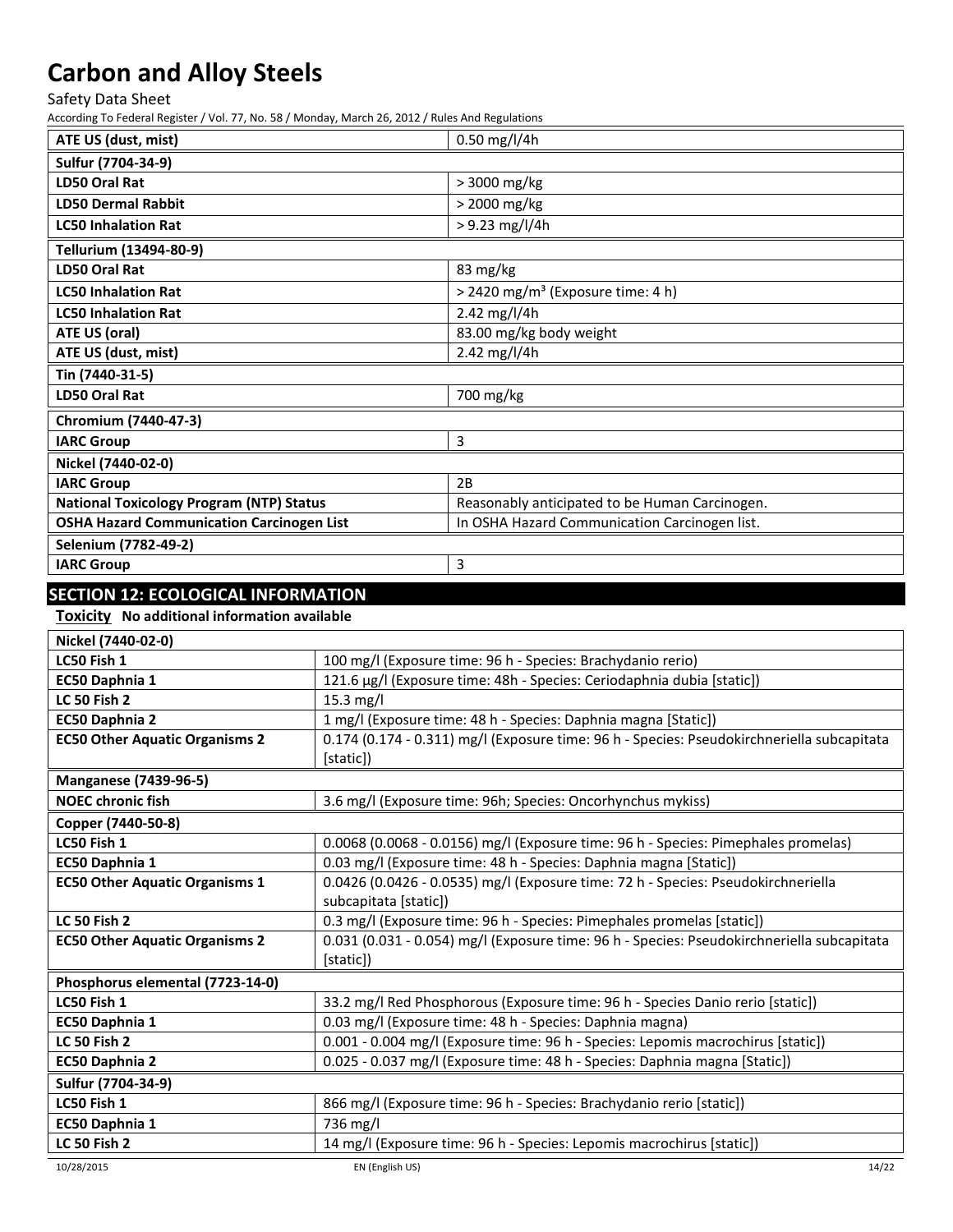#### Safety Data Sheet

According To Federal Register / Vol. 77, No. 58 / Monday, March 26, 2012 / Rules And Regulations

| Zinc (7440-66-6)                     |                                                                                       |
|--------------------------------------|---------------------------------------------------------------------------------------|
| LC50 Fish 1                          | 2.16 - 3.05 mg/l (Exposure time: 96 h - Species: Pimephales promelas [flow-through])  |
| EC50 Daphnia 1                       | 0.139 - 0.908 mg/l (Exposure time: 48 h - Species: Daphnia magna [Static])            |
| <b>LC 50 Fish 2</b>                  | 0.211 - 0.269 mg/l (Exposure time: 96 h - Species: Pimephales promelas [semi-static]) |
| ErC50 (algae)                        | $0.15 \text{ mg/l}$                                                                   |
| <b>Persistence and Degradability</b> |                                                                                       |
|                                      |                                                                                       |

| <b>Carbon and Alloy Steels</b>       |                            |
|--------------------------------------|----------------------------|
| <b>Persistence and Degradability</b> | Not readily biodegradable. |
| Copper (7440-50-8)                   |                            |
| <b>Persistence and Degradability</b> | Not readily biodegradable. |
| Rioaccumulative Detential            |                            |

### **Bioaccumulative Potential**

| Phosphorus elemental (7723-14-0) |     |
|----------------------------------|-----|
| <b>BCF Fish 1</b>                | 200 |
| .                                |     |

## **Mobility in Soil** Not available

**Other Adverse Effects** Not available

## **SECTION 13: DISPOSAL CONSIDERATIONS**

**Sewage Disposal Recommendations:** Do not empty into drains; dispose of this material and its container in a safe way. **Waste Disposal Recommendations:** Dispose of waste material in accordance with all local, regional, national, and international regulations.

## **SECTION 14: TRANSPORT INFORMATION**

### **In Accordance With ICAO/IATA/DOT/TDG**

**14.1. UN Number** Not regulated for transport

- **14.2. UN Proper Shipping Name** Not regulated for transport
- **14.3. Additional Information Not regulated for transport**

### **Transport by Sea** Not regulated for transport

**Air Transport** 

**DOT Quantity Limitations Cargo Aircraft**  : kg

**Only (49 CFR 175.75)**

## **SECTION 15: REGULATORY INFORMATION**

**US Federal Regulations**

## 10/28/2015 EN (English US) 15/22 **Chromium (7440-47-3)** Listed on the United States TSCA (Toxic Substances Control Act) inventory Subject to reporting requirements of United States SARA Section 313 **SARA Section 313 - Emission Reporting 1.0 % Nickel (7440-02-0)** Listed on the United States TSCA (Toxic Substances Control Act) inventory Subject to reporting requirements of United States SARA Section 313 **RQ (Reportable Quantity, Section 304 of EPA's List of Lists):** 100 lb (only applicable if particles are < 100 µm) **SARA Section 311/312 Hazard Classes** Immediate (acute) health hazard Delayed (chronic) health hazard **SARA Section 313 - Emission Reporting**  $\begin{bmatrix} 0.1 % 0.1 % \end{bmatrix}$ **Manganese (7439-96-5)** Listed on the United States TSCA (Toxic Substances Control Act) inventory Subject to reporting requirements of United States SARA Section 313 **SARA Section 313 - Emission Reporting 1.0 % Molybdenum (7439-98-7)** Listed on the United States TSCA (Toxic Substances Control Act) inventory **Silicon (7440-21-3)** Listed on the United States TSCA (Toxic Substances Control Act) inventory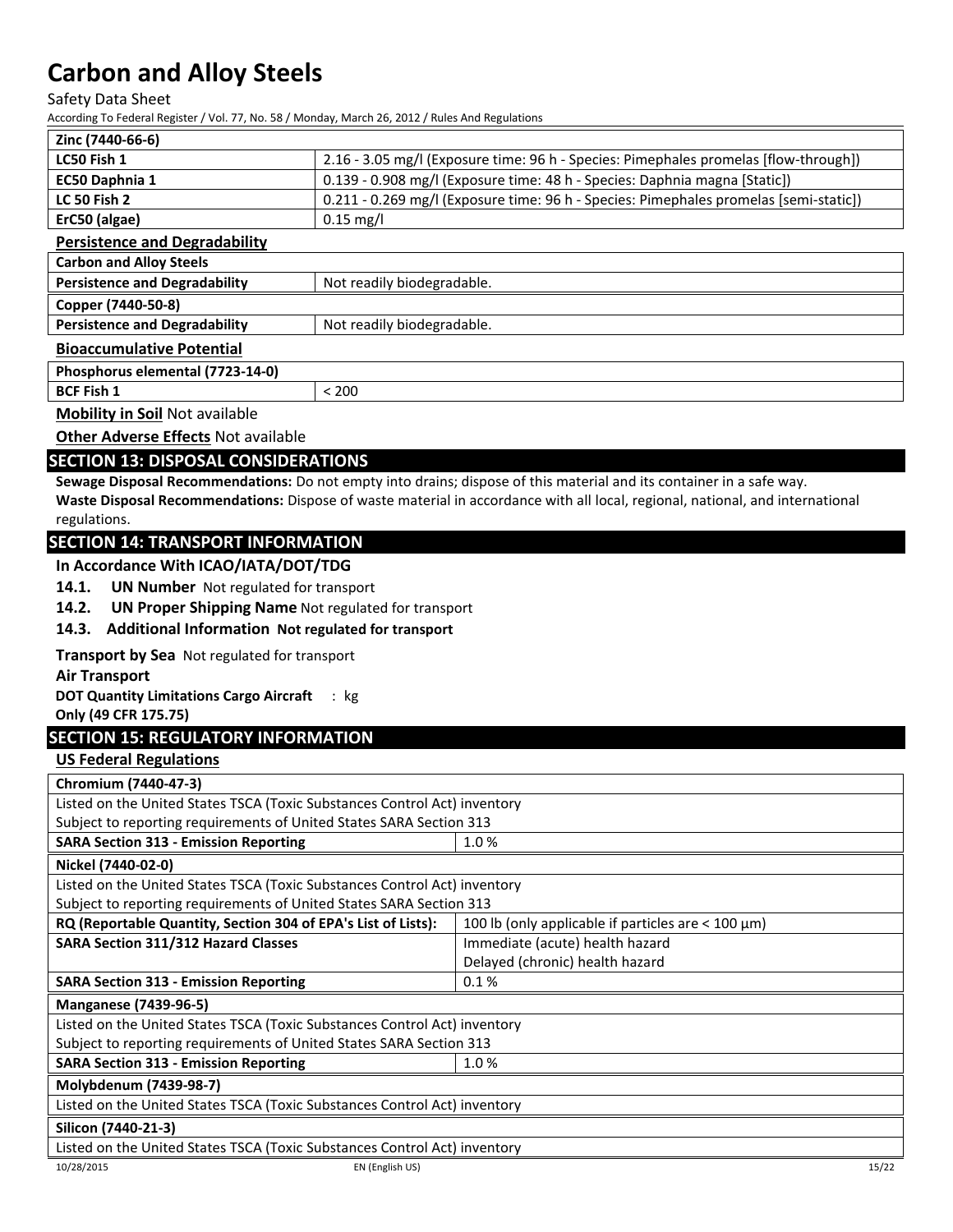Safety Data Sheet

| Tungsten (7440-33-7)                                                                                      |                                                                     |
|-----------------------------------------------------------------------------------------------------------|---------------------------------------------------------------------|
| Listed on the United States TSCA (Toxic Substances Control Act) inventory                                 |                                                                     |
| Carbon (7440-44-0)                                                                                        |                                                                     |
| Listed on the United States TSCA (Toxic Substances Control Act) inventory                                 |                                                                     |
| Aluminum (7429-90-5)                                                                                      |                                                                     |
| Listed on the United States TSCA (Toxic Substances Control Act) inventory                                 |                                                                     |
| Subject to reporting requirements of United States SARA Section 313                                       |                                                                     |
| <b>SARA Section 311/312 Hazard Classes</b>                                                                | Fire hazard                                                         |
|                                                                                                           | Reactive hazard                                                     |
| <b>SARA Section 313 - Emission Reporting</b>                                                              | 1.0 % (dust or fume only)                                           |
| Antimony (7440-36-0)                                                                                      |                                                                     |
| Listed on the United States TSCA (Toxic Substances Control Act) inventory                                 |                                                                     |
| Subject to reporting requirements of United States SARA Section 313                                       |                                                                     |
| <b>SARA Section 313 - Emission Reporting</b>                                                              | 1.0%                                                                |
| Bismuth (7440-69-9)                                                                                       |                                                                     |
| Listed on the United States TSCA (Toxic Substances Control Act) inventory                                 |                                                                     |
| Boron (7440-42-8)                                                                                         |                                                                     |
| Listed on the United States TSCA (Toxic Substances Control Act) inventory                                 |                                                                     |
| Calcium (7440-70-2)                                                                                       |                                                                     |
| Listed on the United States TSCA (Toxic Substances Control Act) inventory                                 |                                                                     |
| Copper (7440-50-8)                                                                                        |                                                                     |
| Listed on the United States TSCA (Toxic Substances Control Act) inventory                                 |                                                                     |
| Subject to reporting requirements of United States SARA Section 313                                       |                                                                     |
| <b>SARA Section 313 - Emission Reporting</b>                                                              | 1.0%                                                                |
| Iron (7439-89-6)                                                                                          |                                                                     |
| Listed on the United States TSCA (Toxic Substances Control Act) inventory                                 |                                                                     |
| <b>SARA Section 311/312 Hazard Classes</b>                                                                | Fire hazard                                                         |
|                                                                                                           |                                                                     |
| <b>Magnesium (7439-95-4)</b><br>Listed on the United States TSCA (Toxic Substances Control Act) inventory |                                                                     |
|                                                                                                           |                                                                     |
| Niobium (7440-03-1)                                                                                       |                                                                     |
| Listed on the United States TSCA (Toxic Substances Control Act) inventory                                 |                                                                     |
| Nitrogen (7727-37-9)                                                                                      |                                                                     |
| Listed on the United States TSCA (Toxic Substances Control Act) inventory                                 |                                                                     |
| SARA Section 311/312 Hazard Classes                                                                       | Immediate (acute) health hazard                                     |
|                                                                                                           | Sudden release of pressure hazard                                   |
| Phosphorus elemental (7723-14-0)                                                                          |                                                                     |
| Listed on the United States TSCA (Toxic Substances Control Act) inventory                                 |                                                                     |
| Listed on the United States SARA Section 302                                                              |                                                                     |
| Subject to reporting requirements of United States SARA Section 313                                       |                                                                     |
| <b>SARA Section 302 Threshold Planning Quantity (TPQ)</b>                                                 | 100 (This material is a reactive solid. The TPQ does not default to |
|                                                                                                           | 10000 pounds for non-powder, non-molten, non-solution form)         |
| <b>SARA Section 313 - Emission Reporting</b>                                                              | 1.0 % (yellow or white)                                             |
| Selenium (7782-49-2)                                                                                      |                                                                     |
| Listed on the United States TSCA (Toxic Substances Control Act) inventory                                 |                                                                     |
| Subject to reporting requirements of United States SARA Section 313                                       |                                                                     |
| <b>SARA Section 313 - Emission Reporting</b>                                                              | 1.0%                                                                |
| Sulfur (7704-34-9)                                                                                        |                                                                     |
| Listed on the United States TSCA (Toxic Substances Control Act) inventory                                 |                                                                     |
| Tellurium (13494-80-9)                                                                                    |                                                                     |
| Listed on the United States TSCA (Toxic Substances Control Act) inventory                                 |                                                                     |
| 10/28/2015<br>EN (English US)                                                                             | 16/22                                                               |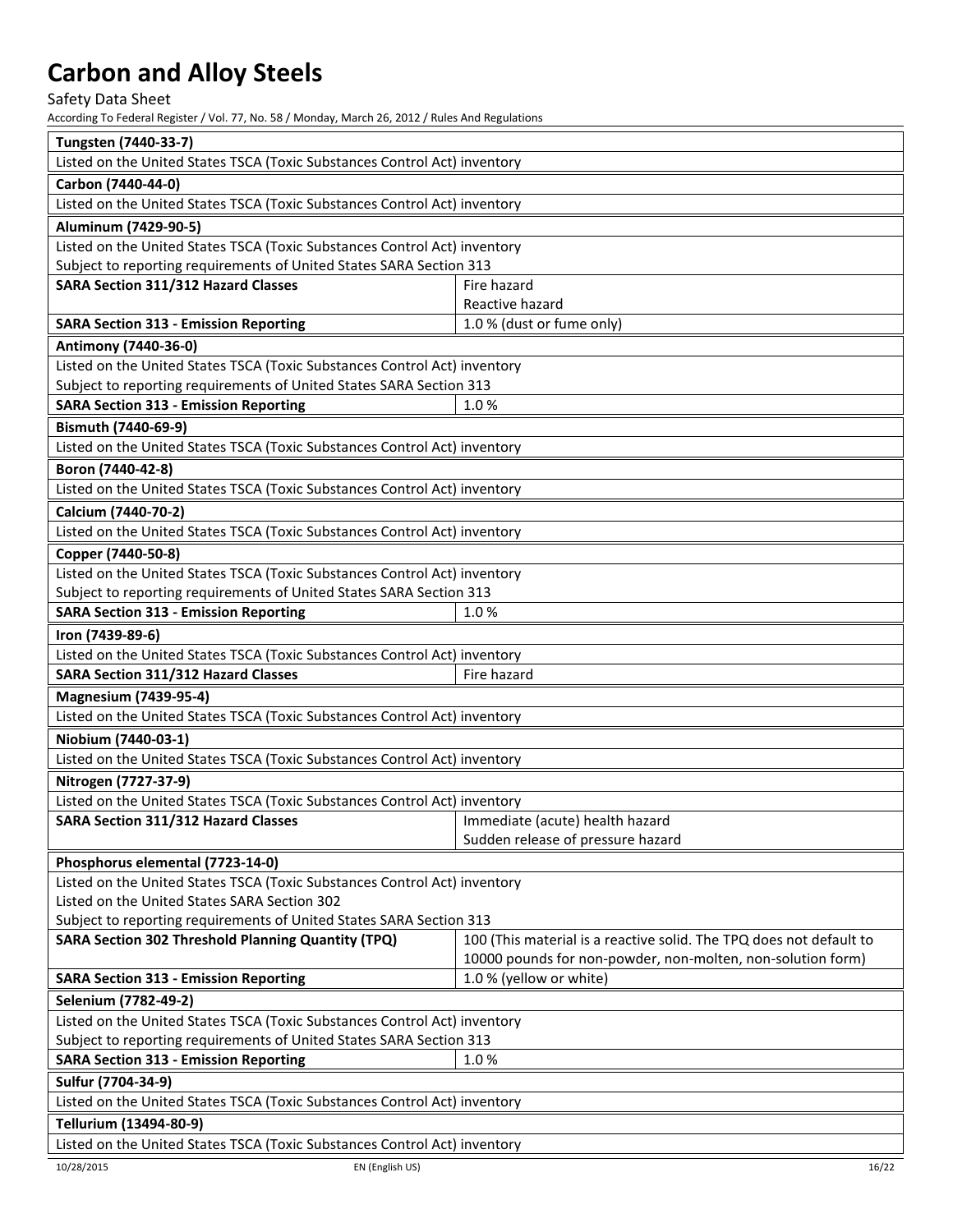## Safety Data Sheet

| Tin (7440-31-5)                                                                           |                                                                |  |
|-------------------------------------------------------------------------------------------|----------------------------------------------------------------|--|
| Listed on the United States TSCA (Toxic Substances Control Act) inventory                 |                                                                |  |
| Titanium (7440-32-6)                                                                      |                                                                |  |
| Listed on the United States TSCA (Toxic Substances Control Act) inventory                 |                                                                |  |
| Vanadium (7440-62-2)                                                                      |                                                                |  |
| Listed on the United States TSCA (Toxic Substances Control Act) inventory                 |                                                                |  |
| Subject to reporting requirements of United States SARA Section 313                       |                                                                |  |
| <b>SARA Section 313 - Emission Reporting</b><br>1.0 % (except when contained in an alloy) |                                                                |  |
| Zinc (7440-66-6)                                                                          |                                                                |  |
| Listed on the United States TSCA (Toxic Substances Control Act) inventory                 |                                                                |  |
| Subject to reporting requirements of United States SARA Section 313                       |                                                                |  |
| <b>SARA Section 313 - Emission Reporting</b><br>1.0 % (dust or fume only)                 |                                                                |  |
| <b>US State Regulations</b>                                                               |                                                                |  |
| <b>Carbon and Alloy Steels()</b>                                                          |                                                                |  |
| U.S. - California - Proposition 65 - Carcinogens List                                     | WARNING: This product contains chemicals known to the State of |  |
|                                                                                           | California to cause cancer.                                    |  |
| Nickel (7440-02-0)                                                                        |                                                                |  |
| U.S. - California - Proposition 65 - Carcinogens List                                     | WARNING: This product contains chemicals known to the State of |  |
|                                                                                           | California to cause cancer.                                    |  |

| Chromium (7440-47-3)                                                     |
|--------------------------------------------------------------------------|
| U.S. - Massachusetts - Right To Know List                                |
| U.S. - New Jersey - Right to Know Hazardous Substance List               |
| U.S. - Pennsylvania - RTK (Right to Know) - Environmental Hazard List    |
| U.S. - Pennsylvania - RTK (Right to Know) - Special Hazardous Substances |
| U.S. - Pennsylvania - RTK (Right to Know) List                           |
| Nickel (7440-02-0)                                                       |
| U.S. - Massachusetts - Right To Know List                                |
| U.S. - New Jersey - Right to Know Hazardous Substance List               |
| U.S. - Pennsylvania - RTK (Right to Know) - Environmental Hazard List    |
| U.S. - Pennsylvania - RTK (Right to Know) - Special Hazardous Substances |
| U.S. - Pennsylvania - RTK (Right to Know) List                           |
| <b>Manganese (7439-96-5)</b>                                             |
| U.S. - Massachusetts - Right To Know List                                |
| U.S. - New Jersey - Right to Know Hazardous Substance List               |
| U.S. - Pennsylvania - RTK (Right to Know) - Environmental Hazard List    |
| U.S. - Pennsylvania - RTK (Right to Know) List                           |
| Molybdenum (7439-98-7)                                                   |
| U.S. - Massachusetts - Right To Know List                                |
| U.S. - New Jersey - Right to Know Hazardous Substance List               |
| U.S. - Pennsylvania - RTK (Right to Know) List                           |
| Silicon (7440-21-3)                                                      |
| U.S. - Massachusetts - Right To Know List                                |
| U.S. - New Jersey - Right to Know Hazardous Substance List               |
| U.S. - Pennsylvania - RTK (Right to Know) List                           |
| Tungsten (7440-33-7)                                                     |
| U.S. - Massachusetts - Right To Know List                                |
| U.S. - New Jersey - Right to Know Hazardous Substance List               |
| U.S. - Pennsylvania - RTK (Right to Know) List                           |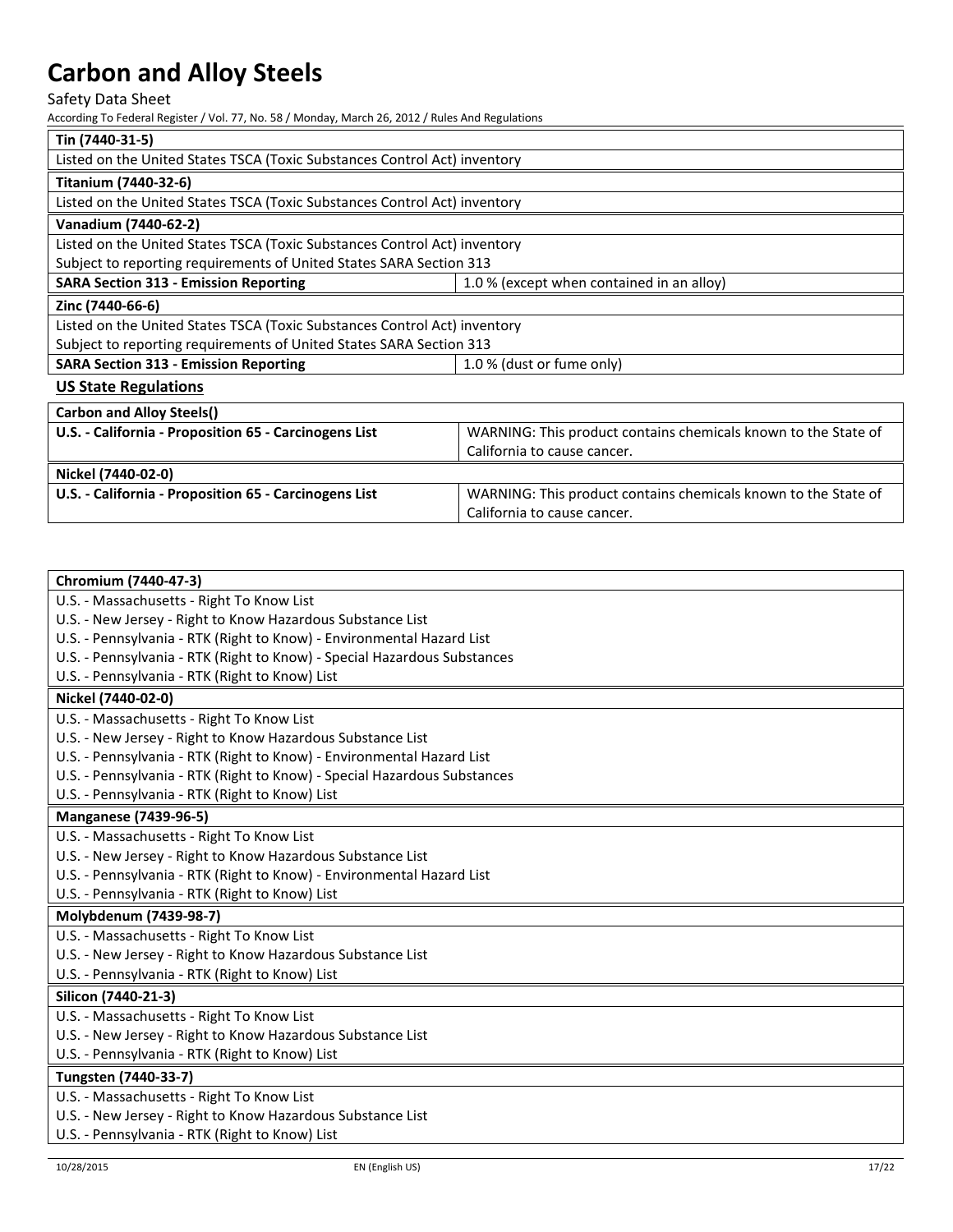Safety Data Sheet

| Aluminum (7429-90-5)                                                  |
|-----------------------------------------------------------------------|
| U.S. - Massachusetts - Right To Know List                             |
| U.S. - New Jersey - Right to Know Hazardous Substance List            |
| U.S. - Pennsylvania - RTK (Right to Know) - Environmental Hazard List |
| U.S. - Pennsylvania - RTK (Right to Know) List                        |
| Antimony (7440-36-0)                                                  |
| U.S. - Massachusetts - Right To Know List                             |
| U.S. - New Jersey - Right to Know Hazardous Substance List            |
| U.S. - Pennsylvania - RTK (Right to Know) - Environmental Hazard List |
| U.S. - Pennsylvania - RTK (Right to Know) List                        |
| Boron (7440-42-8)                                                     |
| U.S. - New Jersey - Right to Know Hazardous Substance List            |
| Calcium (7440-70-2)                                                   |
| U.S. - Massachusetts - Right To Know List                             |
| U.S. - New Jersey - Right to Know Hazardous Substance List            |
| U.S. - Pennsylvania - RTK (Right to Know) List                        |
| Copper (7440-50-8)                                                    |
| U.S. - Massachusetts - Right To Know List                             |
| U.S. - New Jersey - Right to Know Hazardous Substance List            |
| U.S. - Pennsylvania - RTK (Right to Know) - Environmental Hazard List |
| U.S. - Pennsylvania - RTK (Right to Know) List                        |
| <b>Magnesium (7439-95-4)</b>                                          |
| U.S. - Massachusetts - Right To Know List                             |
| U.S. - New Jersey - Right to Know Hazardous Substance List            |
| U.S. - Pennsylvania - RTK (Right to Know) List                        |
|                                                                       |
| Nitrogen (7727-37-9)                                                  |
| U.S. - Massachusetts - Right To Know List                             |
| U.S. - New Jersey - Right to Know Hazardous Substance List            |
| U.S. - Pennsylvania - RTK (Right to Know) List                        |
| Phosphorus elemental (7723-14-0)                                      |
| U.S. - Massachusetts - Right To Know List                             |
| U.S. - New Jersey - Right to Know Hazardous Substance List            |
| U.S. - Pennsylvania - RTK (Right to Know) - Environmental Hazard List |
| U.S. - Pennsylvania - RTK (Right to Know) List                        |
| Selenium (7782-49-2)                                                  |
| U.S. - Massachusetts - Right To Know List                             |
| U.S. - New Jersey - Right to Know Hazardous Substance List            |
| U.S. - Pennsylvania - RTK (Right to Know) - Environmental Hazard List |
| U.S. - Pennsylvania - RTK (Right to Know) List                        |
| Sulfur (7704-34-9)                                                    |
| U.S. - Massachusetts - Right To Know List                             |
| U.S. - New Jersey - Right to Know Hazardous Substance List            |
| U.S. - Pennsylvania - RTK (Right to Know) List                        |
| Tellurium (13494-80-9)                                                |
| U.S. - Massachusetts - Right To Know List                             |
| U.S. - New Jersey - Right to Know Hazardous Substance List            |
| U.S. - Pennsylvania - RTK (Right to Know) - Environmental Hazard List |
| U.S. - Pennsylvania - RTK (Right to Know) List                        |
| Tin (7440-31-5)                                                       |
| U.S. - Massachusetts - Right To Know List                             |
| U.S. - New Jersey - Right to Know Hazardous Substance List            |
|                                                                       |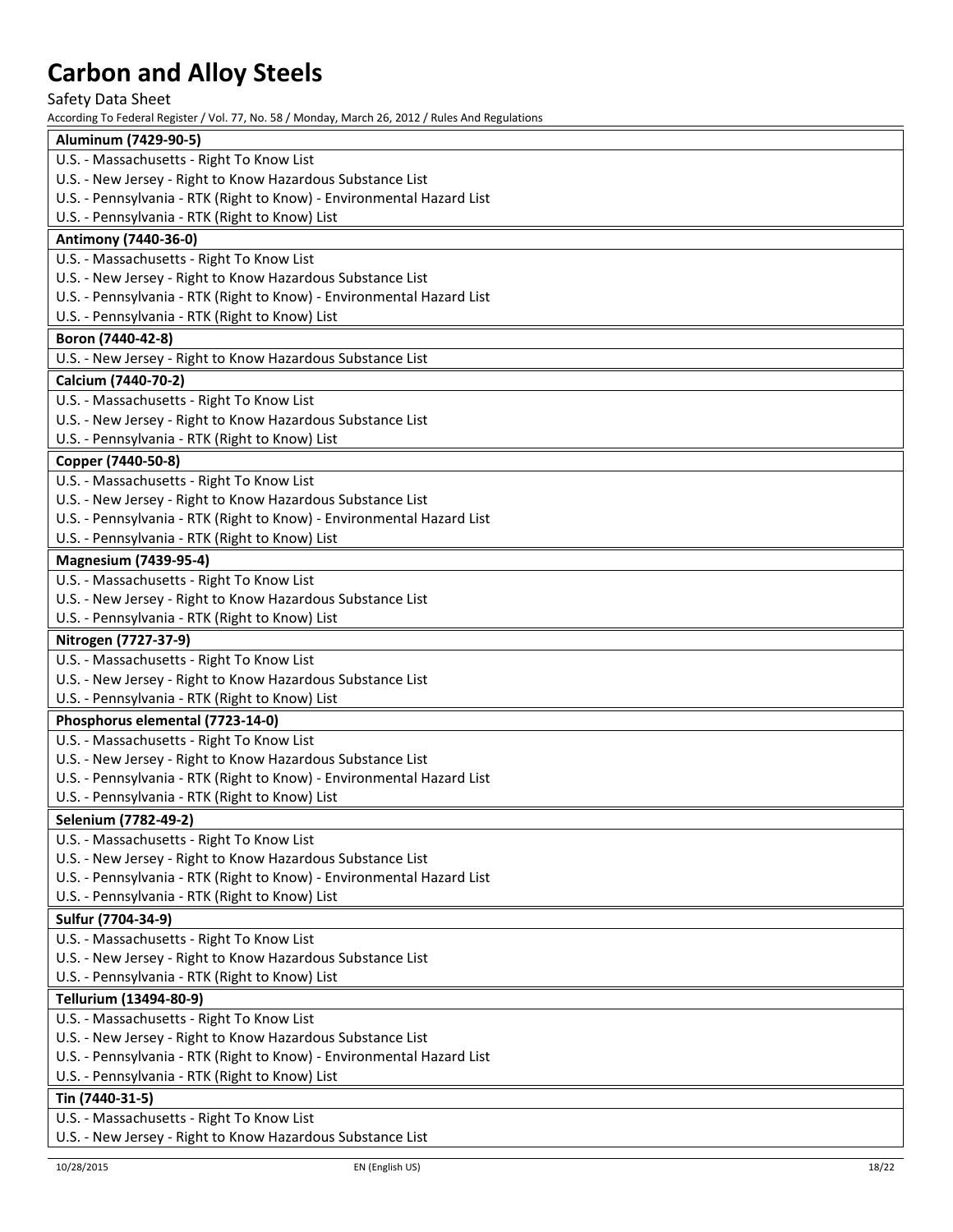Safety Data Sheet

According To Federal Register / Vol. 77, No. 58 / Monday, March 26, 2012 / Rules And Regulations

U.S. - Pennsylvania - RTK (Right to Know) List

### **Titanium (7440-32-6)**

U.S. - New Jersey - Right to Know Hazardous Substance List

## **Vanadium (7440-62-2)**

U.S. - Massachusetts - Right To Know List

U.S. - New Jersey - Right to Know Hazardous Substance List

U.S. - Pennsylvania - RTK (Right to Know) - Environmental Hazard List

U.S. - Pennsylvania - RTK (Right to Know) List

### **Zinc (7440-66-6)**

U.S. - Massachusetts - Right To Know List

U.S. - New Jersey - Right to Know Hazardous Substance List

- U.S. Pennsylvania RTK (Right to Know) Environmental Hazard List
- U.S. Pennsylvania RTK (Right to Know) List

### **Canadian Regulations**

| <b>Carbon and Alloy Steels</b>                          |                                                                                    |
|---------------------------------------------------------|------------------------------------------------------------------------------------|
| <b>WHMIS Classification</b>                             | Uncontrolled product according to WHMIS classification criteria                    |
|                                                         |                                                                                    |
| Chromium (7440-47-3)                                    |                                                                                    |
| Listed on the Canadian DSL (Domestic Substances List)   |                                                                                    |
| Listed on the Canadian IDL (Ingredient Disclosure List) |                                                                                    |
| IDL Concentration 0.1 %                                 |                                                                                    |
| <b>WHMIS Classification</b>                             | Uncontrolled product according to WHMIS classification criteria                    |
| Nickel (7440-02-0)                                      |                                                                                    |
| Listed on the Canadian DSL (Domestic Substances List)   |                                                                                    |
| Listed on the Canadian IDL (Ingredient Disclosure List) |                                                                                    |
| IDL Concentration 0.1 %                                 |                                                                                    |
| <b>WHMIS Classification</b>                             | Class D Division 2 Subdivision B - Toxic material causing other toxic effects      |
|                                                         | Class D Division 2 Subdivision A - Very toxic material causing other toxic effects |
| <b>Manganese (7439-96-5)</b>                            |                                                                                    |
| Listed on the Canadian DSL (Domestic Substances List)   |                                                                                    |
| Listed on the Canadian IDL (Ingredient Disclosure List) |                                                                                    |
| IDL Concentration 1%                                    |                                                                                    |
| <b>WHMIS Classification</b>                             | Uncontrolled product according to WHMIS classification criteria                    |
| Molybdenum (7439-98-7)                                  |                                                                                    |
| Listed on the Canadian DSL (Domestic Substances List)   |                                                                                    |
| Listed on the Canadian IDL (Ingredient Disclosure List) |                                                                                    |
| IDL Concentration 1%                                    |                                                                                    |
| <b>WHMIS Classification</b>                             | Uncontrolled product according to WHMIS classification criteria                    |
| Silicon (7440-21-3)                                     |                                                                                    |
| Listed on the Canadian DSL (Domestic Substances List)   |                                                                                    |
| <b>WHMIS Classification</b>                             | Uncontrolled product according to WHMIS classification criteria                    |
| Tungsten (7440-33-7)                                    |                                                                                    |
| Listed on the Canadian DSL (Domestic Substances List)   |                                                                                    |
| Listed on the Canadian IDL (Ingredient Disclosure List) |                                                                                    |
| IDL Concentration 1%                                    |                                                                                    |
| <b>WHMIS Classification</b>                             | Uncontrolled product according to WHMIS classification criteria                    |
| Carbon (7440-44-0)                                      |                                                                                    |
| Listed on the Canadian DSL (Domestic Substances List)   |                                                                                    |
| <b>WHMIS Classification</b>                             | Uncontrolled product according to WHMIS classification criteria                    |
|                                                         |                                                                                    |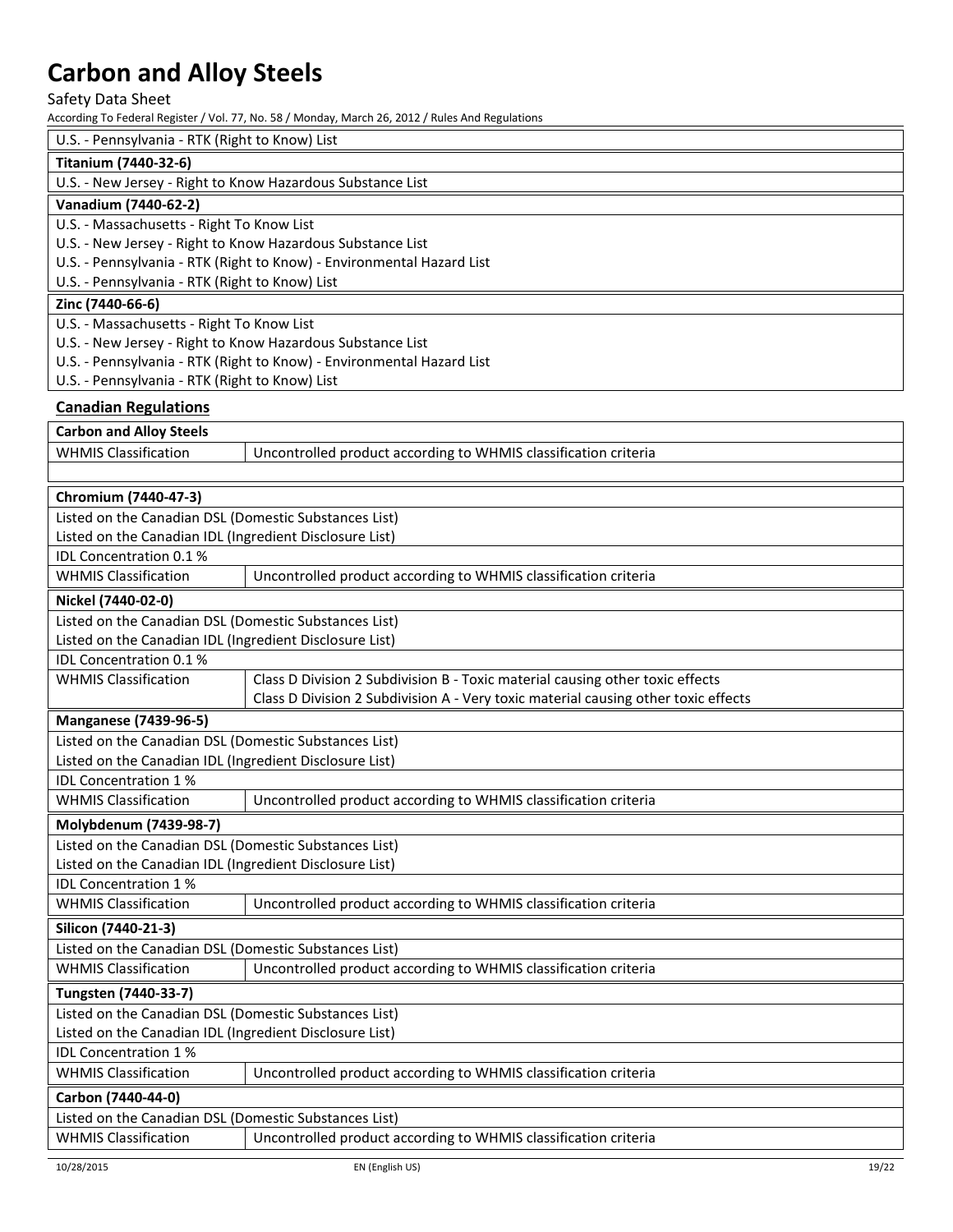### Safety Data Sheet

| Aluminum (7429-90-5)                                    |                                                                                                                                                                                     |  |
|---------------------------------------------------------|-------------------------------------------------------------------------------------------------------------------------------------------------------------------------------------|--|
| Listed on the Canadian DSL (Domestic Substances List)   |                                                                                                                                                                                     |  |
| Listed on the Canadian IDL (Ingredient Disclosure List) |                                                                                                                                                                                     |  |
| IDL Concentration 1%                                    |                                                                                                                                                                                     |  |
| <b>WHMIS Classification</b>                             | Class B Division 6 - Reactive Flammable Material<br>Class B Division 4 - Flammable Solid                                                                                            |  |
| Antimony (7440-36-0)                                    |                                                                                                                                                                                     |  |
| Listed on the Canadian DSL (Domestic Substances List)   |                                                                                                                                                                                     |  |
| Listed on the Canadian IDL (Ingredient Disclosure List) |                                                                                                                                                                                     |  |
| <b>IDL Concentration 1%</b>                             |                                                                                                                                                                                     |  |
| <b>WHMIS Classification</b>                             | Class D Division 1 Subdivision B - Toxic material causing immediate and serious toxic effects<br>Class D Division 2 Subdivision A - Very toxic material causing other toxic effects |  |
| Bismuth (7440-69-9)                                     |                                                                                                                                                                                     |  |
| Listed on the Canadian DSL (Domestic Substances List)   |                                                                                                                                                                                     |  |
| <b>WHMIS Classification</b>                             | Uncontrolled product according to WHMIS classification criteria                                                                                                                     |  |
| Boron (7440-42-8)                                       |                                                                                                                                                                                     |  |
| Listed on the Canadian DSL (Domestic Substances List)   |                                                                                                                                                                                     |  |
| <b>WHMIS Classification</b>                             | Uncontrolled product according to WHMIS classification criteria                                                                                                                     |  |
| Calcium (7440-70-2)                                     |                                                                                                                                                                                     |  |
| Listed on the Canadian DSL (Domestic Substances List)   |                                                                                                                                                                                     |  |
| <b>WHMIS Classification</b>                             | Class B Division 6 - Reactive Flammable Material                                                                                                                                    |  |
|                                                         | Class E - Corrosive Material                                                                                                                                                        |  |
| Copper (7440-50-8)                                      |                                                                                                                                                                                     |  |
| Listed on the Canadian DSL (Domestic Substances List)   |                                                                                                                                                                                     |  |
| Listed on the Canadian IDL (Ingredient Disclosure List) |                                                                                                                                                                                     |  |
| IDL Concentration 1%                                    |                                                                                                                                                                                     |  |
| <b>WHMIS Classification</b>                             | Uncontrolled product according to WHMIS classification criteria                                                                                                                     |  |
| Iron (7439-89-6)                                        |                                                                                                                                                                                     |  |
| Listed on the Canadian DSL (Domestic Substances List)   |                                                                                                                                                                                     |  |
| <b>WHMIS Classification</b>                             | Class B Division 4 - Flammable Solid                                                                                                                                                |  |
|                                                         | Class B Division 6 - Reactive Flammable Material                                                                                                                                    |  |
| <b>Magnesium (7439-95-4)</b>                            |                                                                                                                                                                                     |  |
| Listed on the Canadian DSL (Domestic Substances List)   |                                                                                                                                                                                     |  |
| <b>WHMIS Classification</b>                             | Class B Division 4 - Flammable Solid                                                                                                                                                |  |
|                                                         | Class B Division 6 - Reactive Flammable Material                                                                                                                                    |  |
| Niobium (7440-03-1)                                     |                                                                                                                                                                                     |  |
| Listed on the Canadian DSL (Domestic Substances List)   |                                                                                                                                                                                     |  |
| <b>WHMIS Classification</b>                             | Class B Division 4 - Flammable Solid                                                                                                                                                |  |
| Nitrogen (7727-37-9)                                    |                                                                                                                                                                                     |  |
| Listed on the Canadian DSL (Domestic Substances List)   |                                                                                                                                                                                     |  |
| <b>WHMIS Classification</b>                             | Class A - Compressed Gas                                                                                                                                                            |  |
| Phosphorus elemental (7723-14-0)                        |                                                                                                                                                                                     |  |
| Listed on the Canadian DSL (Domestic Substances List)   |                                                                                                                                                                                     |  |
| Listed on the Canadian IDL (Ingredient Disclosure List) |                                                                                                                                                                                     |  |
| IDL Concentration 1%                                    |                                                                                                                                                                                     |  |
| <b>WHMIS Classification</b>                             | Class B Division 4 - Flammable Solid                                                                                                                                                |  |
|                                                         | Class D Division 1 Subdivision A - Very toxic material causing immediate and serious toxic effects                                                                                  |  |
|                                                         | Class E - Corrosive Material                                                                                                                                                        |  |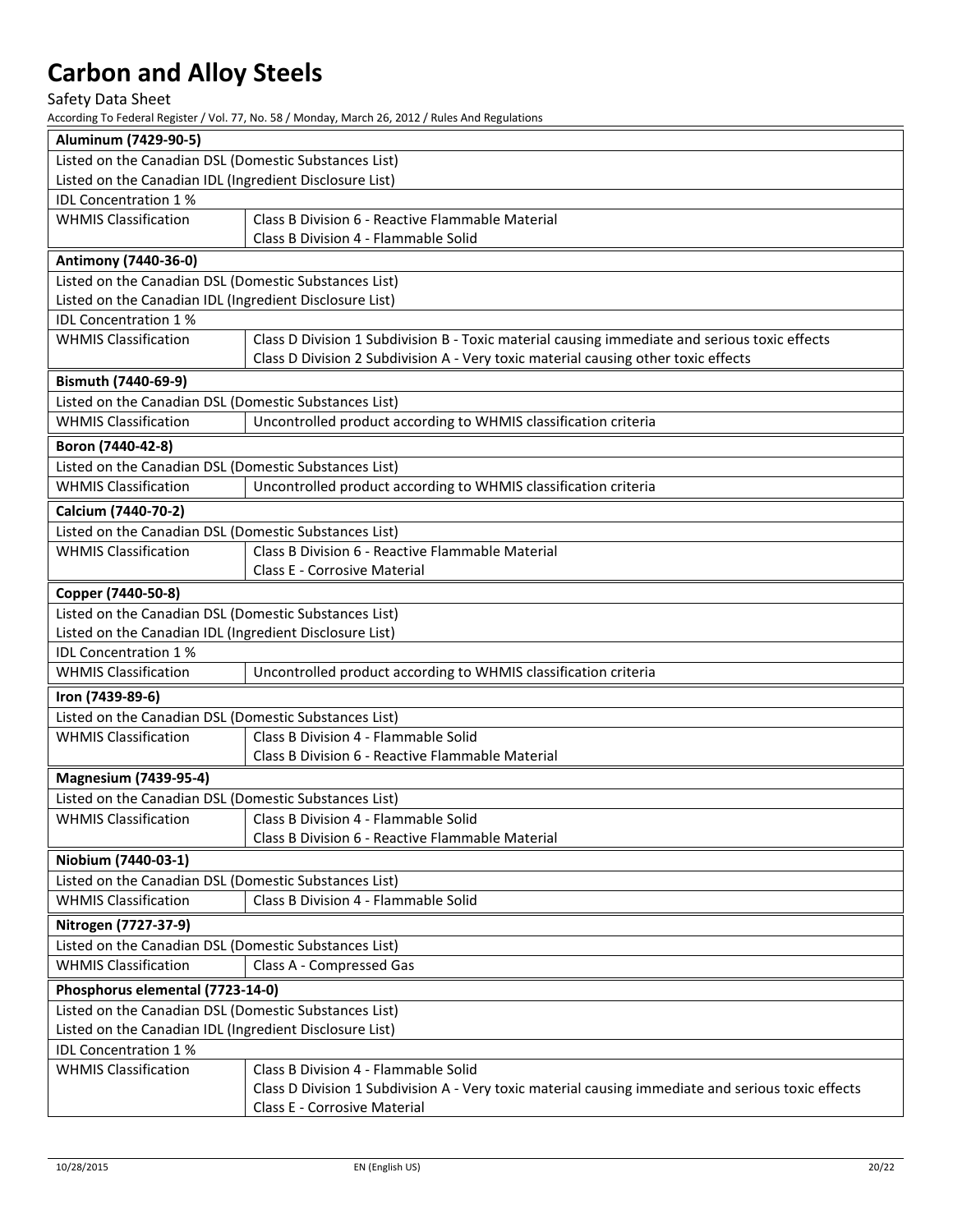### Safety Data Sheet

According To Federal Register / Vol. 77, No. 58 / Monday, March 26, 2012 / Rules And Regulations

| Selenium (7782-49-2)                                    |                                                                                                                                  |
|---------------------------------------------------------|----------------------------------------------------------------------------------------------------------------------------------|
| Listed on the Canadian DSL (Domestic Substances List)   |                                                                                                                                  |
| Listed on the Canadian IDL (Ingredient Disclosure List) |                                                                                                                                  |
| IDL Concentration 0.1 %                                 |                                                                                                                                  |
| <b>WHMIS Classification</b>                             | Class D Division 1 Subdivision B - Toxic material causing immediate and serious toxic effects                                    |
|                                                         | Class D Division 2 Subdivision B - Toxic material causing other toxic effects                                                    |
| Sulfur (7704-34-9)                                      |                                                                                                                                  |
| Listed on the Canadian DSL (Domestic Substances List)   |                                                                                                                                  |
| <b>WHMIS Classification</b>                             | Class D Division 2 Subdivision B - Toxic material causing other toxic effects                                                    |
| Tellurium (13494-80-9)                                  |                                                                                                                                  |
| Listed on the Canadian DSL (Domestic Substances List)   |                                                                                                                                  |
| Listed on the Canadian IDL (Ingredient Disclosure List) |                                                                                                                                  |
| <b>IDL Concentration 1%</b>                             |                                                                                                                                  |
| <b>WHMIS Classification</b>                             | Class D Division 1 Subdivision B - Toxic material causing immediate and serious toxic effects                                    |
|                                                         | Class D Division 2 Subdivision B - Toxic material causing other toxic effects                                                    |
| Tin (7440-31-5)                                         |                                                                                                                                  |
| Listed on the Canadian DSL (Domestic Substances List)   |                                                                                                                                  |
| Listed on the Canadian IDL (Ingredient Disclosure List) |                                                                                                                                  |
| IDL Concentration 1%                                    |                                                                                                                                  |
| <b>WHMIS Classification</b>                             | Uncontrolled product according to WHMIS classification criteria                                                                  |
| Titanium (7440-32-6)                                    |                                                                                                                                  |
| Listed on the Canadian DSL (Domestic Substances List)   |                                                                                                                                  |
| <b>WHMIS Classification</b>                             | Class B Division 4 - Flammable Solid                                                                                             |
| Vanadium (7440-62-2)                                    |                                                                                                                                  |
| Listed on the Canadian DSL (Domestic Substances List)   |                                                                                                                                  |
| Listed on the Canadian IDL (Ingredient Disclosure List) |                                                                                                                                  |
| <b>IDL Concentration 1%</b>                             |                                                                                                                                  |
| <b>WHMIS Classification</b>                             | Uncontrolled product according to WHMIS classification criteria                                                                  |
| Zinc (7440-66-6)                                        |                                                                                                                                  |
| Listed on the Canadian DSL (Domestic Substances List)   |                                                                                                                                  |
| <b>WHMIS Classification</b>                             | Uncontrolled product according to WHMIS classification criteria                                                                  |
| contains all of the information required by CPR.        | This product has been classified in accordance with the hazard criteria of the Controlled Products Regulations (CPR) and the SDS |

## **SECTION 16: OTHER INFORMATION, INCLUDING DATE OF PREPARATION OR LAST REVISION**

**Revision Date** : 10/28/2015

Other Information : This document has been prepared in accordance with the SDS requirements of the OSHA Hazard Communication Standard 29 CFR 1910.1200.

### **GHS Full Text Phrases**:

| Acute Tox. 1 (Oral)                     | Acute toxicity (oral) Category 1                                 |
|-----------------------------------------|------------------------------------------------------------------|
| Acute Tox. 2 (Dermal)                   | Acute toxicity (dermal) Category 2                               |
| Acute Tox. 3<br>(Inhalation:dust, mist) | Acute toxicity (inhalation:dust, mist) Category 3                |
| Acute Tox. 3 (Oral)                     | Acute toxicity (oral) Category 3                                 |
| Acute Tox. 4<br>(Inhalation:dust, mist) | Acute toxicity (inhalation:dust, mist) Category 4                |
| Aquatic Acute 1                         | Hazardous to the aquatic environment - Acute Hazard Category 1   |
| Aquatic Acute 3                         | Hazardous to the aquatic environment - Acute Hazard Category 3   |
| <b>Aquatic Chronic 3</b>                | Hazardous to the aquatic environment - Chronic Hazard Category 3 |
| Aquatic Chronic 4                       | Hazardous to the aquatic environment - Chronic Hazard Category 4 |